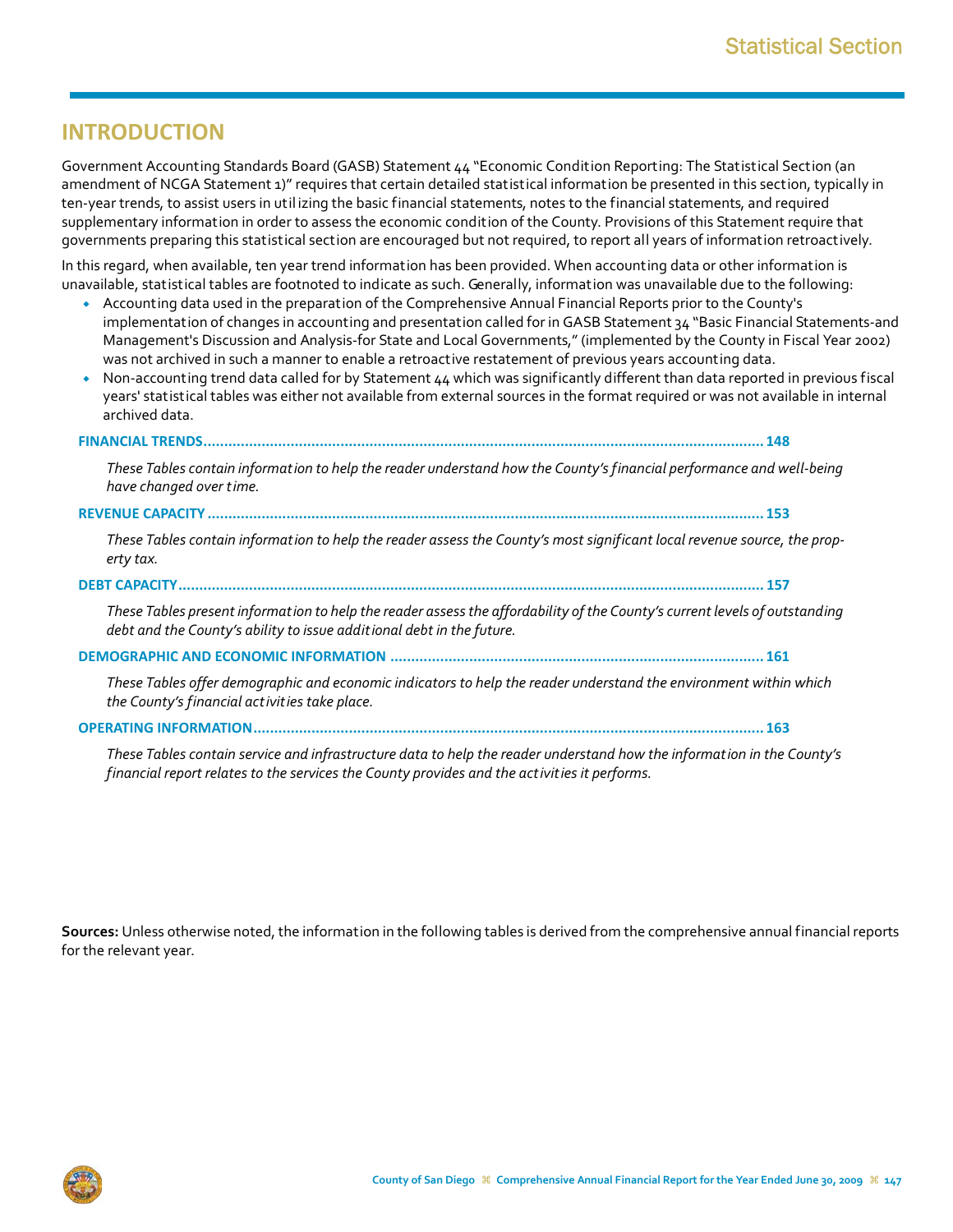|                                                                                    |                | <b>Table 1</b>                                                                                                               |                    |            |            |
|------------------------------------------------------------------------------------|----------------|------------------------------------------------------------------------------------------------------------------------------|--------------------|------------|------------|
|                                                                                    |                | <b>County of San Diego</b><br><b>Net Assets by Component</b><br>Last Eight Fiscal Years (1)<br>(Accrual Basis of Accounting) |                    |            |            |
|                                                                                    |                | (In Thousands)                                                                                                               |                    |            |            |
|                                                                                    |                |                                                                                                                              | <b>Fiscal Year</b> |            |            |
|                                                                                    |                | 2002                                                                                                                         | 2003               | 2004       | 2005       |
| Net assets                                                                         |                |                                                                                                                              |                    |            |            |
| <b>Governmental activities</b>                                                     |                |                                                                                                                              |                    |            |            |
| Invested in capital assets, net of related debt                                    | \$             | 2,178,892                                                                                                                    | 2,261,697          | 2,324,806  | 2,341,126  |
| <b>Restricted</b>                                                                  |                | 148,489                                                                                                                      | 243,815            | 169,983    | 223,565    |
| <b>Unrestricted</b>                                                                |                | 271,909                                                                                                                      | (317, 357)         | (668, 868) | (541, 048) |
| Total governmental activities net assets                                           |                | 2,599,290                                                                                                                    | 2,188,155          | 1,825,921  | 2,023,643  |
| <b>Business-type activities</b>                                                    |                |                                                                                                                              |                    |            |            |
| Invested in capital assets, net of related debt                                    |                | 66,026                                                                                                                       | 71,293             | 78,485     | 84,416     |
| <b>Restricted</b>                                                                  |                | 34,151                                                                                                                       | 15                 |            |            |
| <b>Unrestricted</b>                                                                |                | 44,495                                                                                                                       | 80,359             | 79,358     | 76,310     |
| Total business-type activities net assets                                          |                | 144,672                                                                                                                      | 151,667            | 157,843    | 160.726    |
|                                                                                    |                |                                                                                                                              |                    |            |            |
| <b>Primary government</b>                                                          |                |                                                                                                                              |                    |            |            |
| Invested in capital assets, net of related debt                                    |                | 2,244,918                                                                                                                    | 2,332,990          | 2,403,291  | 2,425,542  |
| <b>Restricted</b>                                                                  |                | 182,640                                                                                                                      | 243,830            | 169,983    | 223,565    |
| <b>Unrestricted</b>                                                                |                | 316,404                                                                                                                      | (236,998)          | (589, 510) | (464, 738) |
| Total primary government net assets                                                | $\mathfrak{s}$ | 2,743,962                                                                                                                    | 2,339,822          | 1,983,764  | 2,184,369  |
|                                                                                    |                |                                                                                                                              |                    |            |            |
|                                                                                    |                |                                                                                                                              |                    |            |            |
|                                                                                    |                | 2006                                                                                                                         | 2007               | 2008       | 2009       |
| <b>Net assets</b>                                                                  |                |                                                                                                                              |                    |            |            |
| Governmental activities                                                            |                |                                                                                                                              |                    |            |            |
| Invested in capital assets, net of related debt                                    | \$             | 2,367,442                                                                                                                    | 2,409,050          | 2,468,142  | 2,582,854  |
| <b>Restricted</b>                                                                  |                | 224,635                                                                                                                      | 162,318            | 181,198    | 314,107    |
| <b>Unrestricted</b>                                                                |                | (197, 916)                                                                                                                   | 178,231            | 351,326    | 319,669    |
| Total governmental activities net assets                                           |                | 2,394,161                                                                                                                    | 2,749,599          | 3,000,666  | 3,216,630  |
|                                                                                    |                |                                                                                                                              |                    |            |            |
| <b>Business-type activities</b><br>Invested in capital assets, net of related debt |                | 97,212                                                                                                                       | 112,549            | 126,237    | 148,146    |
| <b>Restricted</b>                                                                  |                |                                                                                                                              |                    |            |            |
| <b>Unrestricted</b>                                                                |                | 81,125                                                                                                                       | 84.779             | 92,686     | 88,909     |
| Total business-type activities net assets                                          |                | 178,337                                                                                                                      | 197,328            | 218,923    | 237,055    |
|                                                                                    |                |                                                                                                                              |                    |            |            |
| <b>Primary government</b>                                                          |                |                                                                                                                              |                    |            |            |
| Invested in capital assets, net of related debt                                    |                | 2,464,654                                                                                                                    | 2,521,599          | 2,594,379  | 2,731,000  |
| <b>Restricted</b>                                                                  |                | 224,635                                                                                                                      | 162,318            | 181.198    | 314.107    |
| Unrestricted                                                                       |                | (116, 791)                                                                                                                   | 263,010            | 444,012    | 408,578    |
| Total primary government net assets                                                | \$             | 2,572,498                                                                                                                    | 2,946,927          | 3,219,589  | 3.453.685  |
|                                                                                    |                |                                                                                                                              |                    |            |            |

(1) 10 year trend data is unavailable, see explanatory information contained in Introduction to Statistical Section

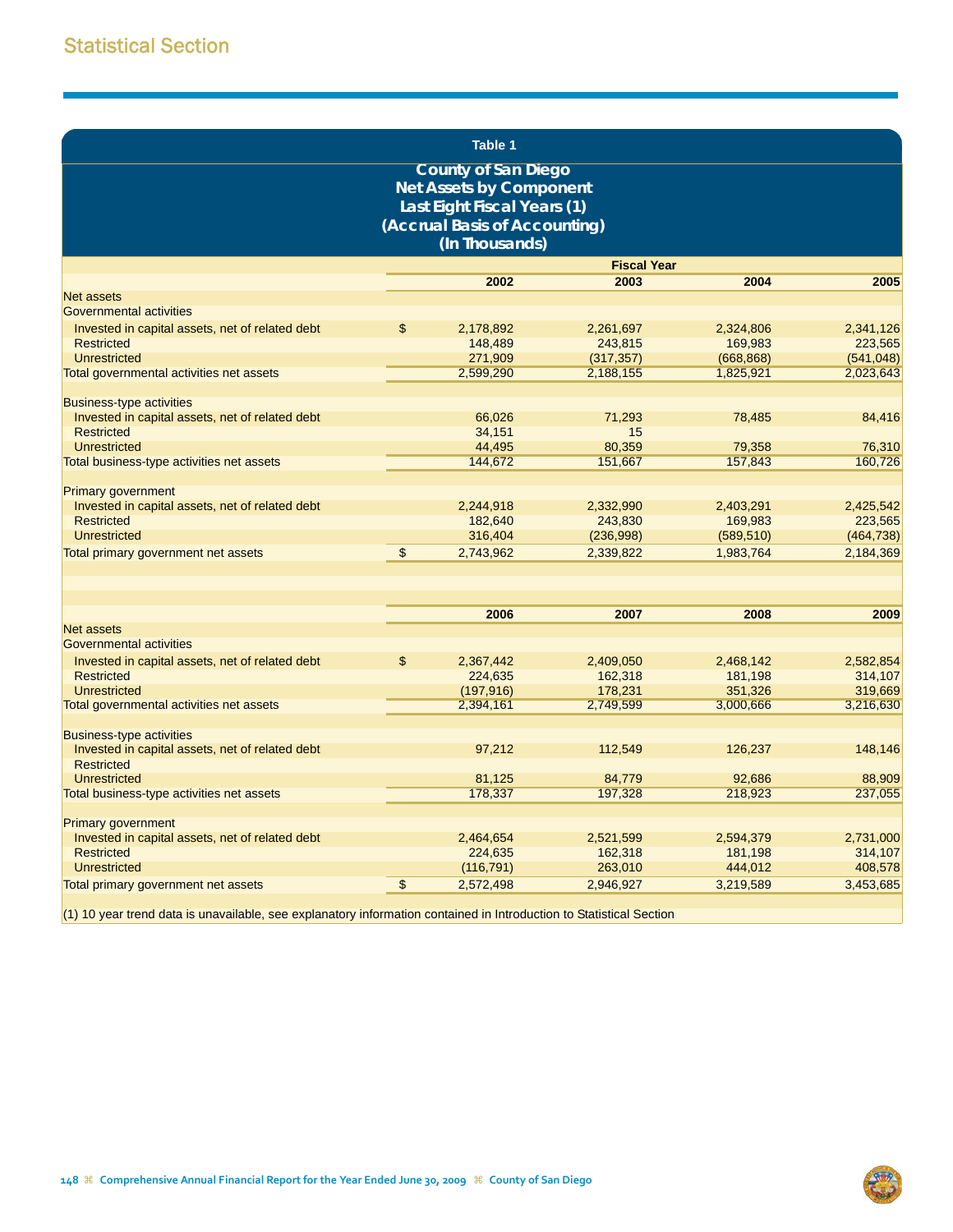|                                                            |                     |                      | <b>Table 2</b>                      |                     |                      |                      |                      |                      |
|------------------------------------------------------------|---------------------|----------------------|-------------------------------------|---------------------|----------------------|----------------------|----------------------|----------------------|
|                                                            |                     |                      | <b>County of San Diego</b>          |                     |                      |                      |                      |                      |
|                                                            |                     |                      | <b>Changes in Net Assets</b>        |                     |                      |                      |                      |                      |
|                                                            |                     |                      | For the Last Eight Fiscal Years (1) |                     |                      |                      |                      |                      |
|                                                            |                     |                      | (Accrual Basis of Accounting)       |                     |                      |                      |                      |                      |
|                                                            |                     |                      | (In Thousands)                      |                     |                      |                      |                      |                      |
|                                                            |                     |                      |                                     |                     |                      |                      |                      |                      |
|                                                            |                     |                      |                                     | <b>Fiscal Year</b>  |                      |                      |                      |                      |
| <b>Expenses</b>                                            | 2002                | 2003                 | 2004                                | 2005                | 2006                 | 2007                 | 2008                 | 2009                 |
| <b>Governmental activities</b>                             |                     |                      |                                     |                     |                      |                      |                      |                      |
|                                                            |                     |                      |                                     |                     |                      |                      |                      |                      |
| General government                                         | \$<br>170,908       | 234,062              | 234,759                             | 232,826             | 240,158              | 249,993              | 298,607              | 275,508              |
| <b>Public protection</b>                                   | 823,520<br>168,202  | 1,140,484<br>142,356 | 1,173,532<br>160,344                | 960,227<br>122,797  | 1,021,464<br>128,268 | 1,079,320<br>133,148 | 1,180,114<br>144,452 | 1,158,162<br>151,125 |
| Public ways and facilities<br><b>Health and sanitation</b> | 547,200             | 598,189              | 564,796                             | 545,805             | 559,709              | 580,384              | 638,869              | 678,217              |
| <b>Public assistance</b>                                   | 825,028             | 1,035,065            | 1,052,911                           | 972,592             | 1,015,481            | 1,043,454            | 1,114,453            | 1,177,320            |
| Education                                                  | 24,119              | 30,850               | 31,722                              | 27,394              | 32,488               | 33,223               | 36,355               | 42,424               |
| <b>Recreation and cultural</b>                             | 18,021              | 23,520               | 26,493                              | 21,405              | 23,376               | 28,469               | 33,941               | 34,542               |
| Interest on long-term debt                                 | 68,771              | 87,627               | 91,897                              | 106,612             | 116,692              | 146,997              | 119,138              | 118,927              |
| Total governmental activities expenses                     | 2,645,769           | 3,292,153            | 3,336,454                           | 2,989,658           | 3,137,636            | 3,294,988            | 3,565,929            | 3,636,225            |
| <b>Business-type activities</b>                            |                     |                      |                                     |                     |                      |                      |                      |                      |
| Airport                                                    | 7,973               | 7,125                | 7,373                               | 8,117               | 7,699                | 8,209                | 8,848                | 10,614               |
| <b>Wastewater Management</b>                               | 3,808               | 4,357                | 4,005                               | 5,076               | 4,733                | 4,422                | 5,320                | 16,666               |
| Transit (2)                                                | 17,085              |                      |                                     |                     |                      |                      |                      |                      |
| <b>Sanitation Districts</b>                                | 15,306              | 15,216               | 15,828                              | 20,564              | 15,133               | 15,620               | 17,574               | 5,794                |
| Total business-type activities expenses                    | 44,172              | 26,698               | 27,206                              | 33,757              | 27,565               | 28,251               | 31,742               | 33,074               |
| Total primary government expenses                          | 2,689,941           | 3,318,851            | 3,363,660                           | 3,023,415           | 3,165,201            | 3,323,239            | 3,597,671            | 3,669,299            |
|                                                            |                     |                      |                                     |                     |                      |                      |                      |                      |
| <b>Program revenues</b>                                    |                     |                      |                                     |                     |                      |                      |                      |                      |
| Governmental activities                                    |                     |                      |                                     |                     |                      |                      |                      |                      |
| Charges for services:                                      |                     |                      |                                     |                     |                      |                      |                      |                      |
| General government                                         | 94,805              | 121,070              | 93,143                              | 84,769              | 99,083               | 98,365               | 130,645              | 93,939               |
| <b>Public protection</b>                                   | 166,900             | 170,221              | 206,679                             | 229,150             | 202,941              | 201,332              | 217,953              | 215,343              |
| <b>Other activities</b>                                    | 119,291             | 117,569              | 122,139                             | 100,465             | 153,535              | 153,717              | 137,020              | 133,834              |
| Operating grants and contributions                         | 1,724,847           | 1,873,493            | 1,914,614                           | 1,867,829           | 2,067,803            | 2,113,585            | 2,152,380            | 2,181,366            |
| Capital grants and contributions                           | 30,128              | 40,587               | 67,357                              | 32,303              | 5,283                | 7,559                | 24,474               | 60,703               |
| Total governmental activities program revenues             | 2,135,971           | 2,322,940            | 2,403,932                           | 2,314,516           | 2,528,645            | 2,574,558            | 2,662,472            | 2,685,185            |
| <b>Business-type activities</b>                            |                     |                      |                                     |                     |                      |                      |                      |                      |
| Charges for services:                                      |                     |                      |                                     |                     |                      |                      |                      |                      |
| Airport                                                    | 5,479               | 7,396                | 6,734                               | 8,345               | 7,433                | 9,367                | 16,097               | 9,397                |
| Wastewater management                                      | 4,106               | 4,496                | 5,447                               | 5,357               | 4,322                | 4,662                | 5,318                | 6,567                |
| Transit (2)                                                | 17,047              |                      |                                     |                     |                      |                      |                      |                      |
| <b>Sanitation districts</b>                                | 15,713              | 15,444               | 15,765                              | 16,949              | 17,251               | 17,995               | 20,060               | 20,114               |
| Operating grants and contributions                         | 5,763               | 3,769                | 4,153                               | 3,700               | 9,994                | 8,257                | 7,725                | 12,974               |
| Capital grants and contributions                           | 501                 | 839                  | 1,539                               | 1,036               | 58                   | 464                  |                      |                      |
| Total business-type program revenues                       | 48,609              | 31,944               | 33,638                              | 35,387              | 39,058               | 40,745               | 49,200               | 49,052               |
| Total primary government program revenues                  | 2,184,580           | 2,354,884            | 2,437,570                           | 2,349,903           | 2,567,703            | 2,615,303            | 2,711,672            | 2,734,237            |
| <b>Net (Expense) Revenue</b>                               |                     |                      |                                     |                     |                      |                      |                      |                      |
| <b>Governmental activities</b>                             |                     |                      |                                     |                     |                      |                      |                      | (951,040)            |
| <b>Business-type activities</b>                            | (509, 798)<br>4,437 | (969, 213)<br>5,246  | (932, 522)<br>6,432                 | (675, 142)<br>1,630 | (608, 991)<br>11,493 | (720, 430)<br>12,494 | (903, 457)<br>17,458 | 15,978               |
|                                                            |                     |                      |                                     |                     |                      |                      |                      |                      |
| Total primary government net (expense) revenue             | \$ (505, 361)       | (963, 967)           | (926,090)                           | (673, 512)          | (597, 498)           | (707, 936)           | (885,999)            | (935,062)            |

**(Table continued on next page)**

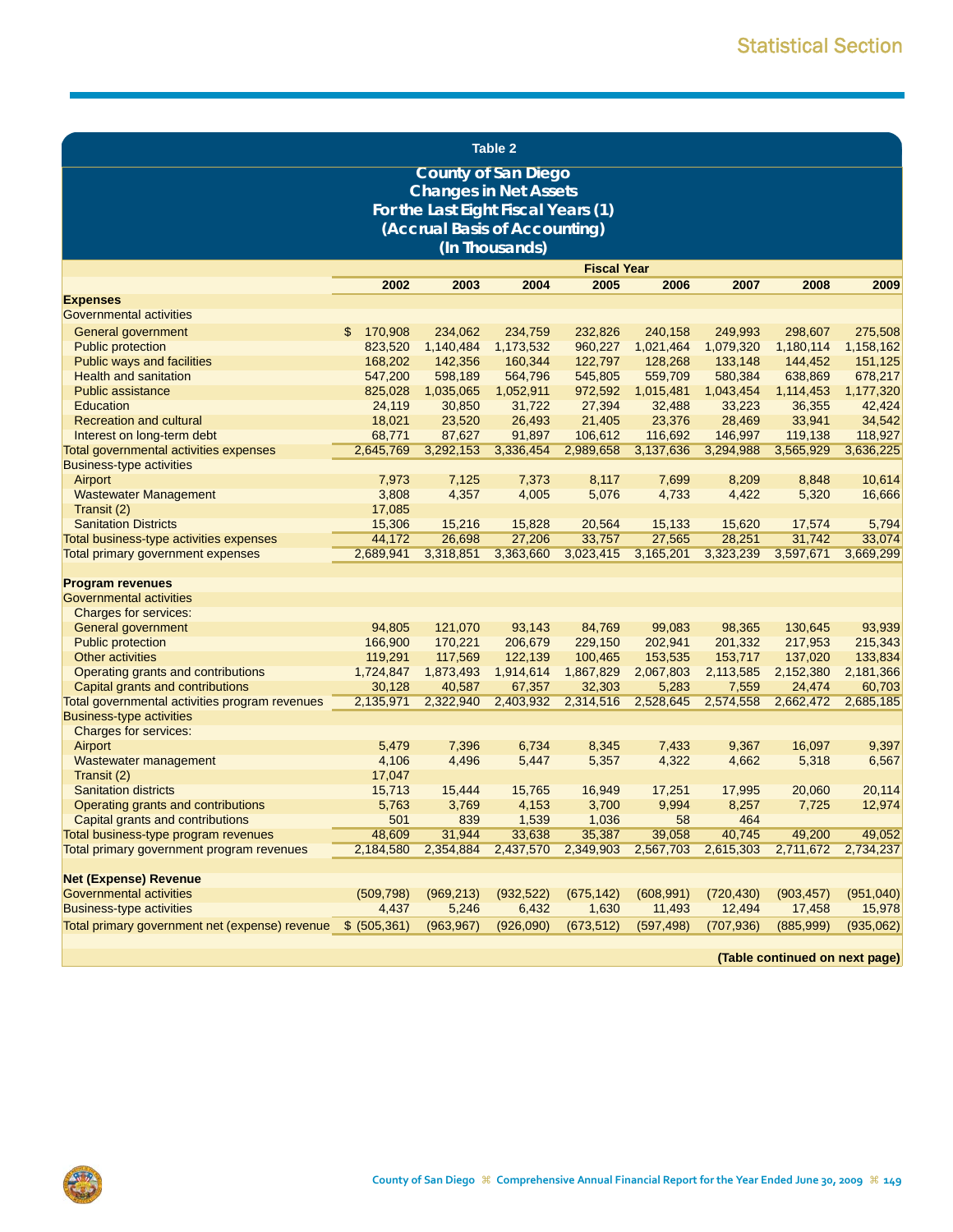|                                                                                          | <b>Table 2</b> |             |                                                                                                                                    |                    |              |           |              |             |  |  |  |
|------------------------------------------------------------------------------------------|----------------|-------------|------------------------------------------------------------------------------------------------------------------------------------|--------------------|--------------|-----------|--------------|-------------|--|--|--|
|                                                                                          |                |             | <b>County of San Diego</b><br><b>Changes in Net Assets</b><br>For the Last Eight Fiscal Years (1)<br>(Accrual Basis of Accounting) |                    |              |           |              |             |  |  |  |
|                                                                                          |                |             |                                                                                                                                    |                    |              |           |              |             |  |  |  |
|                                                                                          |                |             | (In Thousands)                                                                                                                     |                    |              |           |              |             |  |  |  |
| (Continued)                                                                              |                |             |                                                                                                                                    |                    |              |           |              |             |  |  |  |
|                                                                                          |                |             |                                                                                                                                    | <b>Fiscal Year</b> |              |           |              |             |  |  |  |
|                                                                                          | 2002           | 2003        | 2004                                                                                                                               | 2005               | 2006         | 2007      | 2008         | 2009        |  |  |  |
| General revenues and other changes in net assets                                         |                |             |                                                                                                                                    |                    |              |           |              |             |  |  |  |
| Governmental activities                                                                  |                |             |                                                                                                                                    |                    |              |           |              |             |  |  |  |
| Taxes:                                                                                   |                |             |                                                                                                                                    |                    |              |           |              |             |  |  |  |
| <b>Property taxes</b>                                                                    | \$412,400      | 459,340     | 496,917                                                                                                                            | 441,716            | 516,569      | 559,726   | 637,491      | 618,048     |  |  |  |
| Other taxes                                                                              | 5,011          | 3,964       | 4,200                                                                                                                              | 96,927             | 34,219       | 26,760    | 20,374       | 15,167      |  |  |  |
| Intergovernmental unrestricted:                                                          |                |             |                                                                                                                                    |                    |              |           |              |             |  |  |  |
| Property taxes in lieu of VLF (3)                                                        |                |             |                                                                                                                                    | 203,788            | 261,695      | 277,930   | 303,348      | 316,925     |  |  |  |
| Sales and use taxes                                                                      | 48,414         | 50,898      | 50,046                                                                                                                             | 8,524              | 23,475       | 26,534    | 24,872       | 22,435      |  |  |  |
| <b>Interest</b>                                                                          | 38,166         | 30,213      | 18,452                                                                                                                             | 38,066             | 63,810       | 88,974    | 87,554       | 57,859      |  |  |  |
| Other general revenues                                                                   |                |             |                                                                                                                                    | 83,079             | 78,651       | 95,343    | 80,804       | 118,929     |  |  |  |
| Total governmental general revenues                                                      | 503,991        | 544,415     | 569,615                                                                                                                            | 872,100            | 978,419      | 1,075,267 | 1,154,443    | 1,149,363   |  |  |  |
| Special Item: gain or loss on sale of properties                                         | 1,054          | 474         |                                                                                                                                    |                    |              |           |              |             |  |  |  |
| <b>Transfers</b>                                                                         | 359            | (160)       | 673                                                                                                                                | 764                | 1,090        | 601       | 81           | 151         |  |  |  |
| <b>Total governmental activities</b>                                                     | 505,404        | 544,729     | 570,288                                                                                                                            | 872,864            | 979,509      | 1,075,868 | 1,154,524    | 1,149,514   |  |  |  |
| <b>Business-type activities</b>                                                          |                |             |                                                                                                                                    |                    |              |           |              |             |  |  |  |
| <b>Investment Income</b>                                                                 | 2,694          | 1,437<br>27 | 417                                                                                                                                | 1,730<br>287       | 7,048        | 4,189     | 4,113        | 2,237       |  |  |  |
| Other general revenues                                                                   | 2,694          | 1,464       | 417                                                                                                                                | 2,017              | 160<br>7,208 | 2,909     | 105<br>4,218 | 68<br>2,305 |  |  |  |
| Total business-type general revenues<br>Special Item: gain or loss on sale of properties | (5, 145)       |             |                                                                                                                                    |                    |              | 7,098     |              |             |  |  |  |
| <b>Transfers</b>                                                                         | (359)          | 160         | (673)                                                                                                                              | (764)              | (1,090)      | (601)     | (81)         | (151)       |  |  |  |
| <b>Total business-type activities</b>                                                    | (2,810)        | 1,624       | (256)                                                                                                                              | 1,253              | 6,118        | 6,497     | 4,137        | 2,154       |  |  |  |
| <b>Total primary government</b>                                                          | 502,594        | 546,353     | 570,032                                                                                                                            | 874,117            | 985,627      | 1,082,365 | 1,158,661    | 1,151,668   |  |  |  |
|                                                                                          |                |             |                                                                                                                                    |                    |              |           |              |             |  |  |  |
| <b>Change in net assets</b>                                                              |                |             |                                                                                                                                    |                    |              |           |              |             |  |  |  |
| Governmental activities                                                                  | (4, 394)       | (424, 484)  | (362, 234)                                                                                                                         | 197,722            | 370,518      | 355,438   | 251,067      | 198,474     |  |  |  |
| <b>Business-type activities</b>                                                          | 1,627          | 6,870       | 6,176                                                                                                                              | 2,883              | 17,611       | 18,991    | 21,595       | 18,132      |  |  |  |
| Total change in net assets                                                               | \$(2,767)      | (417, 614)  | (356,058)                                                                                                                          | 200,605            | 388,129      | 374,429   | 272,662      | 216,606     |  |  |  |
|                                                                                          |                |             |                                                                                                                                    |                    |              |           |              |             |  |  |  |

(1) 10 year trend data is unavailable, see explanatory information contained in Introduction to Statistical Section

(2) County Transit System was divested on June 28, 2002 to the San Diego Metropolitan Transit Development Board

(3) In 2005, the County's share of vehicle license fee (VLF) was eliminated and replaced with property tax revenue

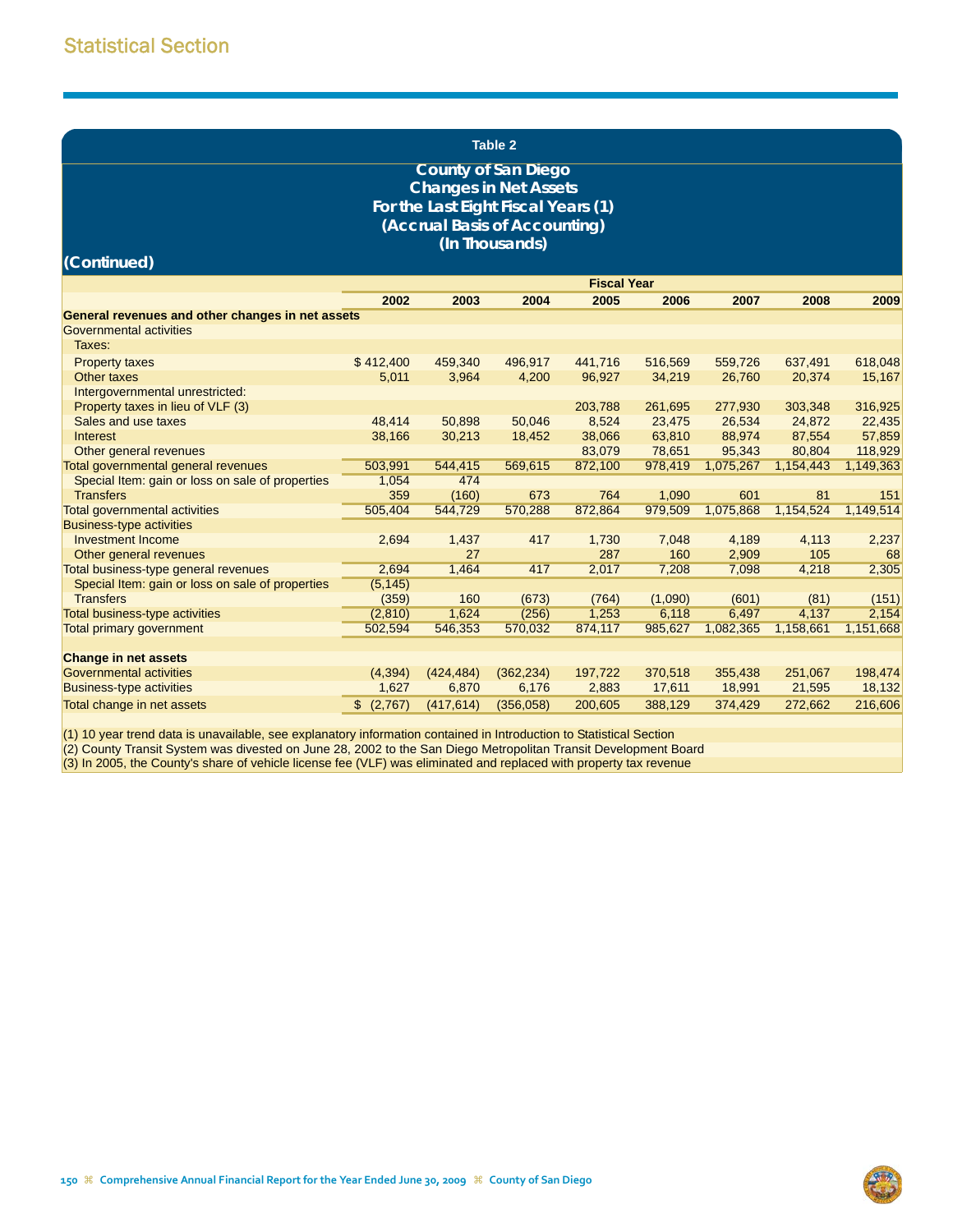| Table 3<br><b>County of San Diego</b><br><b>Fund Balances Governmental Funds</b><br><b>Last Ten Fiscal Years</b><br>(In Thousands)<br><b>Fiscal Year</b> |                |         |         |                    |           |           |  |  |  |
|----------------------------------------------------------------------------------------------------------------------------------------------------------|----------------|---------|---------|--------------------|-----------|-----------|--|--|--|
|                                                                                                                                                          |                |         |         |                    |           |           |  |  |  |
| <b>General Fund</b>                                                                                                                                      |                | 2000    | 2001    | 2002               | 2003      | 2004      |  |  |  |
|                                                                                                                                                          |                |         |         |                    |           |           |  |  |  |
| <b>Reserved</b>                                                                                                                                          | \$             | 106,777 | 267,091 | 215,197            | 210,277   | 213,292   |  |  |  |
| Unreserved                                                                                                                                               |                | 246,148 | 351,193 | 355,155            | 388,384   | 337,708   |  |  |  |
| <b>Total general fund</b>                                                                                                                                |                | 352,925 | 618,284 | 570,352            | 598,661   | 551,000   |  |  |  |
| <b>All Other Governmental Funds</b>                                                                                                                      |                |         |         |                    |           |           |  |  |  |
| Reserved                                                                                                                                                 |                | 179,991 | 267,661 | 251,704            | 294,793   | 208,900   |  |  |  |
| Unreserved, reported in:                                                                                                                                 |                |         |         |                    |           |           |  |  |  |
| Special Revenue Funds (1)                                                                                                                                |                | 60,304  | 215,458 | 485,565            | 447,612   | 523,399   |  |  |  |
| <b>Capital Projects Fund</b>                                                                                                                             |                | 54,254  | 22,375  | 14,418             | 9,771     | 10,864    |  |  |  |
|                                                                                                                                                          | $\mathfrak{s}$ |         |         |                    |           |           |  |  |  |
| Total other governmental funds                                                                                                                           |                | 294,549 | 505,494 | 751,687            | 752,176   | 743,163   |  |  |  |
|                                                                                                                                                          |                |         |         |                    |           |           |  |  |  |
|                                                                                                                                                          |                |         |         |                    |           |           |  |  |  |
|                                                                                                                                                          |                |         |         | <b>Fiscal Year</b> |           |           |  |  |  |
|                                                                                                                                                          |                | 2005    | 2006    | 2007               | 2008      | 2009      |  |  |  |
| <b>General Fund</b>                                                                                                                                      |                |         |         |                    |           |           |  |  |  |
| <b>Reserved</b>                                                                                                                                          | \$             | 291,832 | 272,936 | 410,244            | 273,231   | 266,434   |  |  |  |
| Unreserved                                                                                                                                               |                | 375,626 | 625,949 | 744,838            | 947,235   | 923,604   |  |  |  |
| <b>Total general fund</b>                                                                                                                                |                | 667,458 | 898,885 | 1,155,082          | 1,220,466 | 1,190,038 |  |  |  |
|                                                                                                                                                          |                |         |         |                    |           |           |  |  |  |
| <b>All Other Governmental Funds</b>                                                                                                                      |                |         |         |                    |           |           |  |  |  |
| <b>Reserved</b>                                                                                                                                          |                | 284,316 | 278,878 | 274,024            | 199,472   | 213,984   |  |  |  |
| Unreserved, reported in:                                                                                                                                 |                |         |         |                    |           |           |  |  |  |
| Special Revenue Funds (1)                                                                                                                                |                | 481,792 | 633,430 | 624,996            | 672,652   | 668,626   |  |  |  |
| <b>Capital Projects Fund</b>                                                                                                                             |                | 84,389  | 65,452  | 73,923             | 30,210    | 157,221   |  |  |  |
| Total other governmental funds                                                                                                                           | \$             | 850,497 | 977,760 | 972,943            | 902,334   | 1,039,831 |  |  |  |

(1) The increase in the unreserved fund balance of special revenue funds was principally due to the proceeds received from the issuance of San Diego<br>County Tobacco Securitization Corporation Series Tobacco Settlement Asset

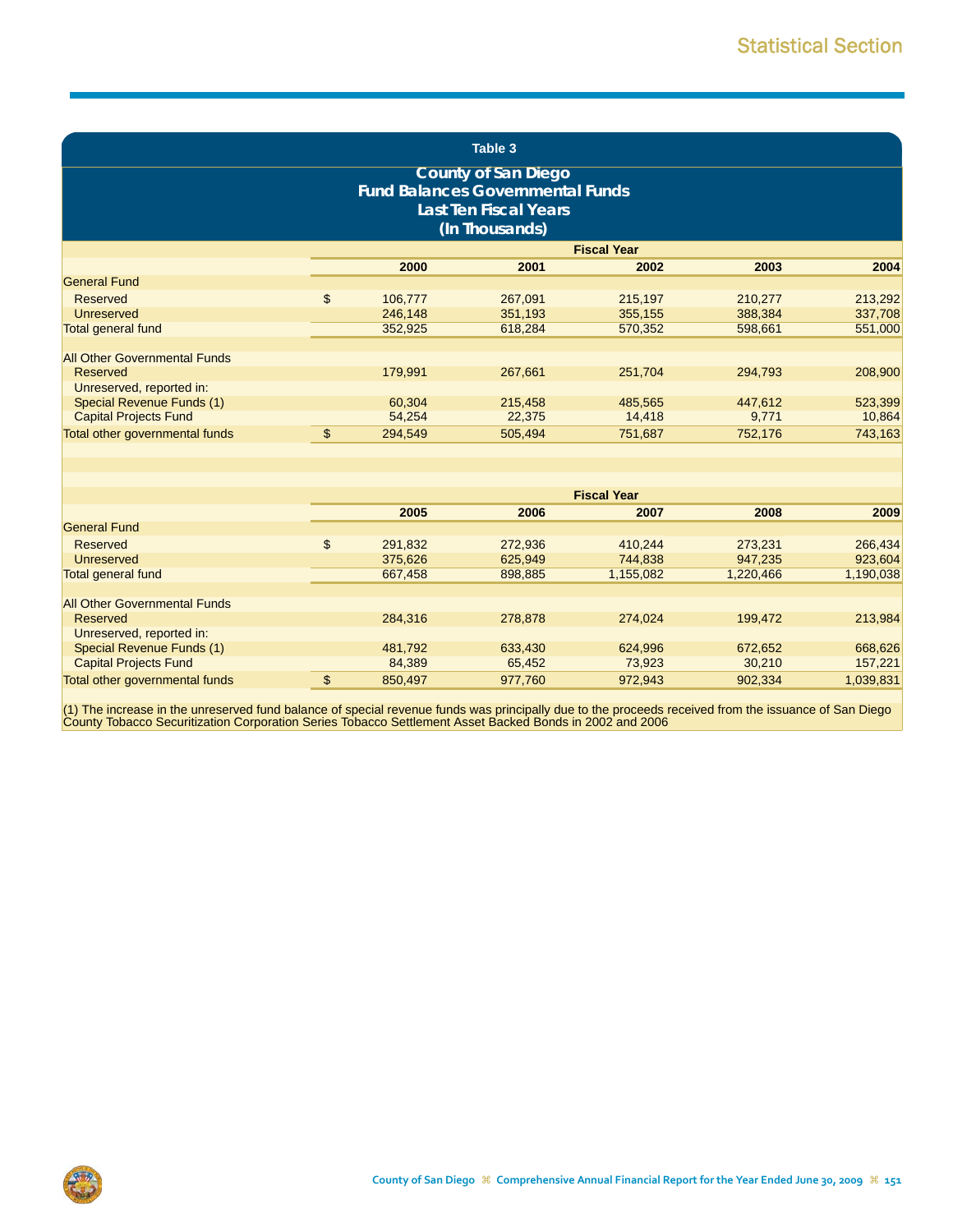|                                                                          |                                                    |                     | Table 4                                |                     |                      |                      |                      |                      |
|--------------------------------------------------------------------------|----------------------------------------------------|---------------------|----------------------------------------|---------------------|----------------------|----------------------|----------------------|----------------------|
|                                                                          |                                                    |                     | <b>County of San Diego</b>             |                     |                      |                      |                      |                      |
|                                                                          | <b>Changes in Fund Balances Governmental Funds</b> |                     |                                        |                     |                      |                      |                      |                      |
|                                                                          |                                                    |                     | Last Eight Fiscal Years (1)            |                     |                      |                      |                      |                      |
|                                                                          |                                                    |                     | (Modified Accrual Basis of Accounting) |                     |                      |                      |                      |                      |
|                                                                          |                                                    |                     | (In Thousands)                         |                     |                      |                      |                      |                      |
|                                                                          |                                                    |                     |                                        | <b>Fiscal Year</b>  |                      |                      |                      |                      |
|                                                                          | 2002                                               | 2003                | 2004                                   | 2005                | 2006                 | 2007                 | 2008                 | 2009                 |
| <b>Revenues:</b>                                                         |                                                    |                     |                                        |                     |                      |                      |                      |                      |
| <b>Taxes</b>                                                             | 409,969<br>\$.                                     | 446,835             | 497,178                                | 717,174             | 1,102,032            | 1,146,937            | 971,616              | 973,899              |
| Licenses, permits and franchise fees<br>Fines, forfeitures and penalties | 37,808<br>39,691                                   | 39,335<br>41,236    | 42,252<br>46,495                       | 42,954<br>55,538    | 41,824<br>60,071     | 43,807<br>58,355     | 45,257<br>63,014     | 49,990<br>59,348     |
| Revenue from use of money and property                                   | 45,567                                             | 40,733              | 25,867                                 | 50,811              | 76,608               | 93,246               | 137,963              | 70,911               |
| Aid from other governmental agencies:                                    |                                                    |                     |                                        |                     |                      |                      |                      |                      |
| <b>State</b>                                                             | 1,139,344                                          | 1,231,904           | 1,201,278                              | 1,080,663           | 867,063              | 927,850              | 1,169,642            | 1,161,312            |
| Federal                                                                  | 574,002                                            | 632,241             | 701,057                                | 729,725             | 793,039              | 820,851              | 908,582              | 858,066              |
| Other                                                                    | 57,777                                             | 66,116              | 69,860                                 | 74,272              | 94,866               | 100,323              | 79,066               | 144,205              |
| Charges for current services                                             | 251,018                                            | 266,574             | 277,637                                | 286,631             | 314,021              | 325,049              | 312,018              | 316,214              |
| Other revenue                                                            | 70.203                                             | 70,065              | 65,913<br>2,927,537                    | 84,410              | 67,419               | 76,680               | 73,745               | 111,431              |
| <b>Total revenues</b>                                                    | 2,625,379                                          | 2,835,039           |                                        | 3,122,178           | 3,416,943            | 3,593,098            | 3,760,903            | 3,745,376            |
| <b>Expenditures:</b>                                                     |                                                    |                     |                                        |                     |                      |                      |                      |                      |
| <b>General government</b>                                                | 156,517                                            | 209,874             | 216,183                                | 211,521             | 199,349              | 233,471              | 277,286              | 249,324              |
| <b>Public protection</b>                                                 | 809,185                                            | 1,145,171           | 1,216,276                              | 939,070             | 1,014,653            | 1,065,984            | 1,145,807            | 1,133,843            |
| Public ways and facilities                                               | 95,936                                             | 123,202             | 115,426                                | 84,560              | 67,145               | 74,319               | 80,051               | 85,802               |
| <b>Health and sanitation</b>                                             | 548,627                                            | 600,525             | 562,657                                | 541,921             | 556,165              | 577,389              | 633,382              | 669,725              |
| <b>Public assistance</b>                                                 | 827,229                                            | 1,037,467           | 1,053,545                              | 970,208             | 1,011,315            | 1,043,293            | 1,111,701            | 1,172,400            |
| Education                                                                | 24,005                                             | 31,013              | 31,308                                 | 27,119              | 32,043               | 32,961               | 35,569               | 41,461               |
| <b>Recreation and cultural</b>                                           | 16,514                                             | 20,805              | 24,702                                 | 19,614              | 22,964               | 26,774               | 32,042               | 32,561               |
| <b>Total CAFR Governmental functions</b><br>Capital outlay               | 2,478,013<br>72,341                                | 3,168,057<br>83,748 | 3,220,097<br>54,958                    | 2,794,013<br>54,157 | 2,903,634<br>109,897 | 3,054,191<br>138,017 | 3,315,838<br>157,818 | 3,385,116<br>179,662 |
| Debt service:                                                            |                                                    |                     |                                        |                     |                      |                      |                      |                      |
| Principal                                                                | 101,538                                            | 88,846              | 69,839                                 | 60,849              | 57,245               | 73,816               | 184,614              | 112,275              |
| Interest and fiscal charges                                              | 67,773                                             | 73,747              | 92,503                                 | 94,556              | 109,491              | 116,095              | 107,631              | 103,831              |
| <b>Bond issuance costs</b>                                               |                                                    |                     | 4,095                                  | 1,915               | 6,172                | 885                  |                      | 3,959                |
| Payment to refunded bond escrow agent                                    |                                                    |                     |                                        |                     | 24,256               |                      |                      |                      |
| <b>Total expenditures</b>                                                | 2,719,665                                          | 3,414,398           | 3,441,492                              | 3,005,490           | 3,210,695            | 3,383,004            | 3,765,901            | 3,784,843            |
| Excess (deficiency) of revenues over (under)                             | (94, 286)                                          | (579, 359)          | (513,955)                              | 116,688             | 206,248              | 210,094              | (4,998)              | (39, 467)            |
| expenditures                                                             |                                                    |                     |                                        |                     |                      |                      |                      |                      |
| Other financing sources (uses)                                           |                                                    |                     |                                        |                     |                      |                      |                      |                      |
| Sale of capital assets                                                   | 2,230                                              | 474                 | 4,044                                  | 18,400              | 12,355               | 1,601                | 68                   | 31                   |
| <b>Issuance of bonds and loans:</b>                                      |                                                    |                     |                                        |                     |                      |                      |                      |                      |
| Face value of bonds issued                                               |                                                    |                     |                                        | 83,510              | 166,611              | 42,390               |                      | 136,885              |
| Face value of loans issued                                               |                                                    |                     |                                        | 160                 |                      | 462                  |                      |                      |
| Discount on issuance of bonds                                            |                                                    |                     |                                        |                     | (20, 501)            |                      |                      |                      |
| Premium on issuance of bonds                                             | 411,913                                            |                     | 454,179                                | 5,960               | 1,308                | 606                  |                      | 1,175                |
| Long-term debt proceeds<br><b>Refunding bonds issued</b>                 | 65,319                                             | 560,886<br>176,890  |                                        | 28,885              | 461,230              |                      |                      | 443,515              |
| Payment to refunded bond escrow agent                                    |                                                    |                     |                                        | (31, 633)           |                      |                      |                      |                      |
| Payment to escrow agent/refunded bond                                    | (66, 254)                                          | (176, 890)          |                                        |                     | (467, 458)           |                      |                      | (441, 038)           |
| <b>Transfers in</b>                                                      | 1,188,505                                          | 768,997             | 776,167                                | 819,490             | 867,973              | 512,386              | 594,512              | 525,424              |
| Transfers (out)                                                          | (1, 196, 995)                                      | (773, 145)          | (777, 180)                             | (819, 627)          | (868,908)            | (514, 680)           | (594, 882)           | (525, 689)           |
| Total other financing sources (uses)                                     | 404,718                                            | 557,212             | 457,210                                | 105,145             | 152,610              | 42,765               | (302)                | 140,303              |
| Net change in fund balances                                              | \$310,432                                          | (22, 147)           | (56, 745)                              | 221,833             | 358,858              | 252,859              | (5,300)              | 100,836              |
| Debt service as a percentage of noncapital<br>expenditures               | 6.40%                                              | 4.88%               | 4.79%                                  | 5.27%               | 5.38%                | 5.85%                | 8.10%                | 5.99%                |

(1) 10 year trend data is unavailable, see explanatory information contained in Introduction to Statistical Section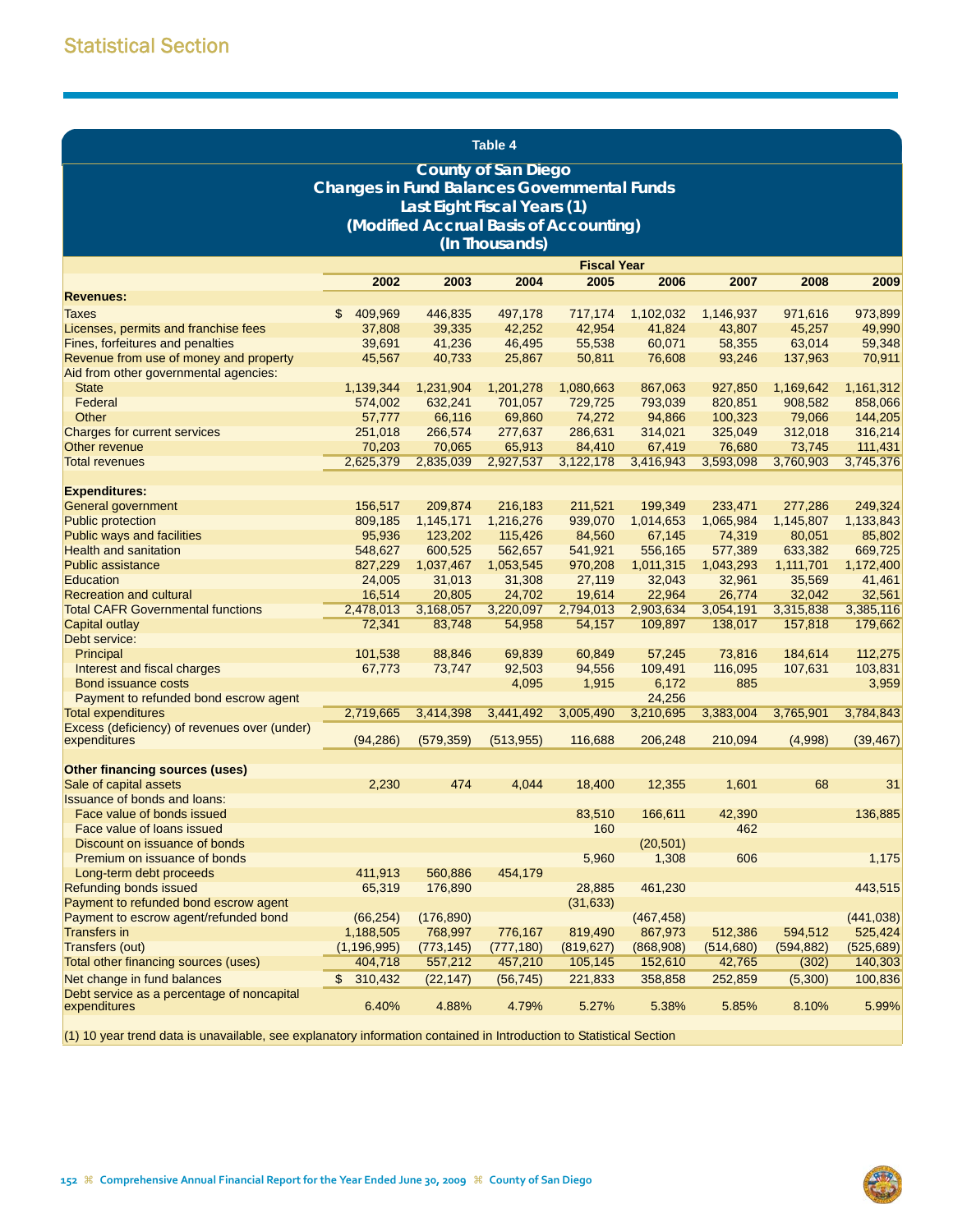|                    | Table 5              |                  |                          |                              |                                        |               |                                                  |                                        |  |  |  |  |
|--------------------|----------------------|------------------|--------------------------|------------------------------|----------------------------------------|---------------|--------------------------------------------------|----------------------------------------|--|--|--|--|
|                    |                      |                  |                          | <b>County of San Diego</b>   |                                        |               |                                                  |                                        |  |  |  |  |
|                    |                      |                  |                          | <b>Last Ten Fiscal Years</b> | Assessed Value of Taxable Property (1) |               |                                                  |                                        |  |  |  |  |
| (In Thousands)     |                      |                  |                          |                              |                                        |               |                                                  |                                        |  |  |  |  |
|                    | <b>Real Property</b> |                  | <b>Personal Property</b> |                              | <b>Less: Tax Exempt</b>                |               |                                                  |                                        |  |  |  |  |
| <b>Fiscal Year</b> | <b>Secured</b>       | <b>Unsecured</b> | <b>Secured</b>           | <b>Unsecured</b>             | <b>Secured</b><br><b>Unsecured</b>     |               | <b>Total Taxable</b><br><b>Assessed</b><br>Value | <b>Total Direct</b><br><b>Tax Rate</b> |  |  |  |  |
| 2000               | \$173.156.433        | \$2,011,700      | \$2,957,459              | \$7,263,938                  | \$4,403,504                            | 437,295<br>\$ | \$180,548,731                                    | 1.00000                                |  |  |  |  |
| 2001               | 187,297,036          | 2,144,396        | 3,897,721                | 7,701,247                    | 4,646,122                              | 676,798       | 195,717,480                                      | 1.00000                                |  |  |  |  |
| 2002               | 205,354,845          | 2,127,362        | 3,926,419                | 8,749,368                    | 4,872,712                              | 801,613       | 214,483,669                                      | 1.00000                                |  |  |  |  |
| 2003               | 224,113,067          | 2,450,811        | 3,263,353                | 8,509,857                    | 5,121,115                              | 353,596       | 232,862,377                                      | 1.00000                                |  |  |  |  |
| 2004               | 247,063,576          | 2,728,490        | 3,007,787                | 8,941,840                    | 5,961,964                              | 780,078       | 254,999,651                                      | 1.00000                                |  |  |  |  |
| 2005               | 273,700,150          | 2,645,348        | 2,951,588                | 8,852,828                    | 6,504,638                              | 827,514       | 280,817,762                                      | 1.00000                                |  |  |  |  |
| 2006               | 310,318,786          | 2,748,781        | 3,273,999                | 9,533,091                    | 6,958,731                              | 957,441       | 317,958,485                                      | 1.00000                                |  |  |  |  |
| 2007               | 347,969,648          | 3,380,284        | 2,461,837                | 10,739,964                   | 7,500,343                              | 1,053,199     | 355,998,191                                      | 1.00000                                |  |  |  |  |
| 2008               | 381,485,632          | 3,321,363        | 3,528,453                | 10,387,757                   | 8,219,783                              | 1,207,922     | 389,295,500                                      | 1.00000                                |  |  |  |  |
| 2009               | 398.804.220          | 3.411.110        | 3.604.712                | 10.891.875                   | 9,043,072                              | 1,293,899     | 406.374.946                                      | 1.00000                                |  |  |  |  |

(1) Due to the passage of Proposition 13 (Prop 13) in 1978, the County does not track the estimated actual value of real and personal properties<br>therefore, assessed value as a percentage of actual value is not applicable. Newly acquired property is assessed at its new market value (usually the purchase price) and the value of any new construction is added to the existing base value.

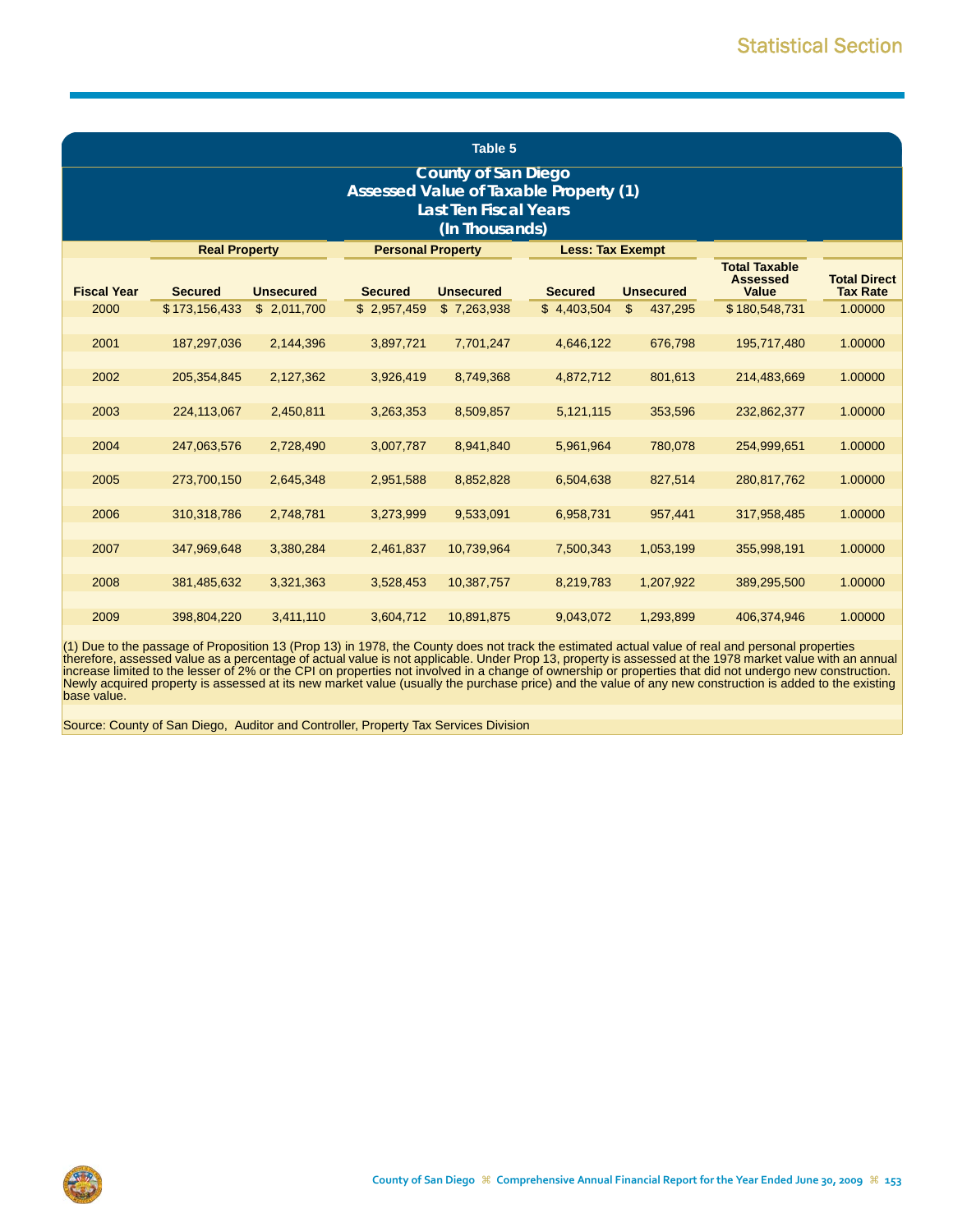|                    | Table 6<br><b>County of San Diego</b><br><b>Property Tax Rates</b><br><b>Direct and Overlapping Governments</b><br><b>Last Ten Fiscal Years</b> |               |                              |                          |                           |  |  |  |  |  |  |
|--------------------|-------------------------------------------------------------------------------------------------------------------------------------------------|---------------|------------------------------|--------------------------|---------------------------|--|--|--|--|--|--|
|                    | <b>County of San Diego</b>                                                                                                                      |               | <b>Overlapping Rates (2)</b> |                          | <b>Total Direct &amp;</b> |  |  |  |  |  |  |
| <b>Fiscal Year</b> | (1)                                                                                                                                             | <b>Cities</b> | <b>Schools</b>               | <b>Special Districts</b> | <b>Overlapping Rates</b>  |  |  |  |  |  |  |
| 2000               | 1.000                                                                                                                                           | 0.004         | 0.046                        | 0.011                    | 1.061                     |  |  |  |  |  |  |
|                    |                                                                                                                                                 |               |                              |                          |                           |  |  |  |  |  |  |
| 2001               | 1.000                                                                                                                                           | 0.004         | 0.047                        | 0.011                    | 1.062                     |  |  |  |  |  |  |
|                    |                                                                                                                                                 |               |                              |                          |                           |  |  |  |  |  |  |
| 2002               | 1.000                                                                                                                                           | 0.004         | 0.048                        | 0.009                    | 1.061                     |  |  |  |  |  |  |
|                    |                                                                                                                                                 |               |                              |                          |                           |  |  |  |  |  |  |
| 2003               | 1.000                                                                                                                                           | 0.004         | 0.054                        | 0.008                    | 1.066                     |  |  |  |  |  |  |
|                    |                                                                                                                                                 |               |                              |                          |                           |  |  |  |  |  |  |
| 2004               | 1.000                                                                                                                                           | 0.003         | 0.062                        | 0.007                    | 1.072                     |  |  |  |  |  |  |
|                    |                                                                                                                                                 |               |                              |                          |                           |  |  |  |  |  |  |
| 2005               | 1.000                                                                                                                                           | 0.004         | 0.062                        | 0.006                    | 1.072                     |  |  |  |  |  |  |
|                    |                                                                                                                                                 |               |                              |                          |                           |  |  |  |  |  |  |
| 2006               | 1.000                                                                                                                                           | 0.004         | 0.059                        | 0.008                    | 1.071                     |  |  |  |  |  |  |
|                    |                                                                                                                                                 |               |                              |                          |                           |  |  |  |  |  |  |
| 2007               | 1.000                                                                                                                                           | 0.005         | 0.055                        | 0.009                    | 1.069                     |  |  |  |  |  |  |
|                    |                                                                                                                                                 |               |                              |                          |                           |  |  |  |  |  |  |
| 2008               | 1.000                                                                                                                                           | 0.005         | 0.058                        | 0.009                    | 1.072                     |  |  |  |  |  |  |
|                    |                                                                                                                                                 |               |                              |                          |                           |  |  |  |  |  |  |
| 2009               | 1.000                                                                                                                                           | 0.004         | 0.050                        | 0.007                    | 1.061                     |  |  |  |  |  |  |

(1) The \$1.00 per \$100 of Assessed Value (Proposition 13) tax rate beginning in Fiscal Year 1979 is distributed according to State Law on a percentage basis to each of the eligible taxing agencies in the County.

(2) Overlapping rates for cities, schools and special districts are chargeable to property owners within their respective tax rate areas (TRA). Overlapping<br>rates do not apply to all property owners (e.g., the rates for spe geographical boundary (TRA) of the special district).

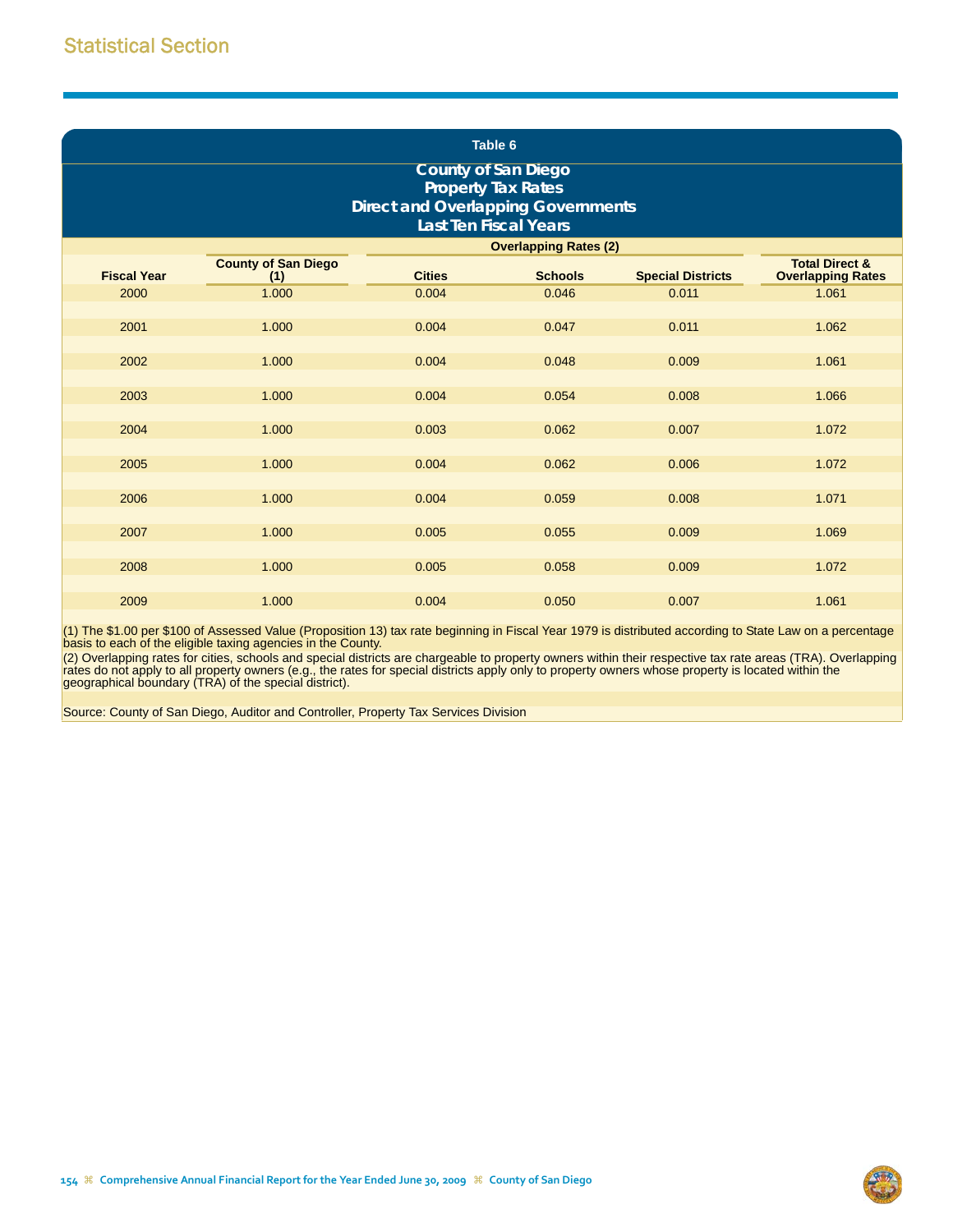|                                                                                     |                                                                     |                | Table 7                                                                            |                                                                     |                |                                                                                  |
|-------------------------------------------------------------------------------------|---------------------------------------------------------------------|----------------|------------------------------------------------------------------------------------|---------------------------------------------------------------------|----------------|----------------------------------------------------------------------------------|
|                                                                                     |                                                                     |                | <b>County of San Diego</b><br><b>Principal Property Taxpayers</b><br>June 30, 2009 |                                                                     |                |                                                                                  |
|                                                                                     |                                                                     |                | (In Thousands)                                                                     |                                                                     |                |                                                                                  |
| <b>Taxpayer</b>                                                                     | <b>Secured</b><br><b>Taxable</b><br><b>Assessed</b><br><b>Value</b> | 2009<br>Rank   | Percentage of<br><b>Total Secured</b><br><b>Taxable</b><br><b>Assessed Value</b>   | <b>Secured</b><br><b>Taxable</b><br><b>Assessed</b><br><b>Value</b> | 2000<br>Rank   | Percentage of<br><b>Total Secured</b><br><b>Taxable</b><br><b>Assessed Value</b> |
| San Diego Gas & Electric Company                                                    | \$4,217,344                                                         | $\mathbf{1}$   | 1.07%                                                                              | \$2,010,148                                                         | $\mathbf{1}$   | 1.17%                                                                            |
| <b>Irvine Company</b>                                                               | 1,777,047                                                           | $\overline{2}$ | 0.45%                                                                              |                                                                     |                |                                                                                  |
| Southern California Edison Company                                                  | 1,529,640                                                           | 3              | 0.39%                                                                              | 1,716,252                                                           | $\overline{2}$ | 1.00%                                                                            |
| Kilroy Realty L P                                                                   | 1,438,252                                                           | 4              | 0.37%                                                                              | 280,883                                                             | $\overline{7}$ | 0.16%                                                                            |
| <b>Qualcomm Inc</b>                                                                 | 1,243,048                                                           | 5              | 0.32%                                                                              | 513,022                                                             | $\overline{4}$ | 0.30%                                                                            |
| San Diego Expressway L P                                                            | 1,200,000                                                           | 6              | 0.31%                                                                              |                                                                     |                |                                                                                  |
| <b>Arden Realty Ltd Partnership</b>                                                 | 1,041,162                                                           | $\overline{7}$ | 0.26%                                                                              |                                                                     |                |                                                                                  |
| O C/S D Holdings LLC                                                                | 1,003,047                                                           | 8              | 0.25%                                                                              |                                                                     |                |                                                                                  |
| Pacific Bell Telephone Company                                                      | 852,867                                                             | 9              | 0.22%                                                                              | 1,333,567                                                           | 3              | 0.78%                                                                            |
| Genentech Inc                                                                       | 547,873                                                             | 10             | 0.14%                                                                              |                                                                     |                |                                                                                  |
| Equitable Life Assurance Society                                                    |                                                                     |                |                                                                                    | 372,236                                                             | 5              | 0.22%                                                                            |
| <b>Cabrillo Power</b>                                                               |                                                                     |                |                                                                                    | 362,742                                                             | 6              | 0.21%                                                                            |
| <b>Spieker Properties</b>                                                           |                                                                     |                |                                                                                    | 267,342                                                             | 8              | 0.16%                                                                            |
| L-O Coronado Holding II Inc                                                         |                                                                     |                |                                                                                    | 266,997                                                             | 9              | 0.16%                                                                            |
| Sea World Inc                                                                       |                                                                     |                |                                                                                    | 264,336                                                             | 10             | 0.15%                                                                            |
|                                                                                     |                                                                     |                |                                                                                    |                                                                     |                |                                                                                  |
|                                                                                     |                                                                     |                |                                                                                    |                                                                     |                |                                                                                  |
| <b>Totals</b>                                                                       | \$14,850,280                                                        |                | 3.78%                                                                              | \$<br>7,387,525                                                     |                | 4.31%                                                                            |
| Source: County of San Diogo, Auditor and Controller, Property Tax Senvices Division |                                                                     |                |                                                                                    |                                                                     |                |                                                                                  |

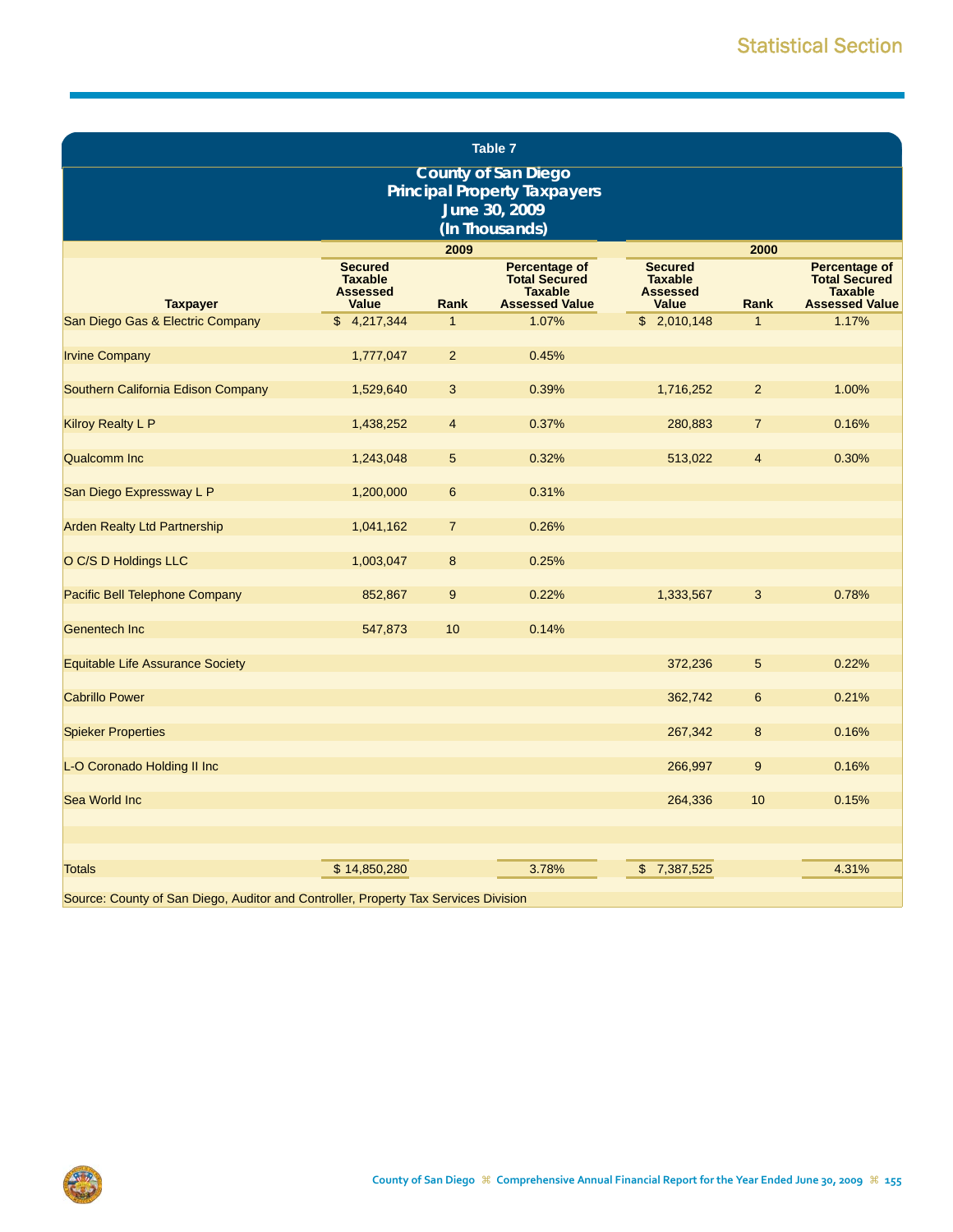|                                                                                                                            | Table 8                                      |               |                              |                                                  |               |                              |  |  |  |  |  |  |
|----------------------------------------------------------------------------------------------------------------------------|----------------------------------------------|---------------|------------------------------|--------------------------------------------------|---------------|------------------------------|--|--|--|--|--|--|
| <b>County of San Diego</b><br><b>Property Tax Levies and Collections</b><br><b>Last Ten Fiscal Years</b><br>(In Thousands) |                                              |               |                              |                                                  |               |                              |  |  |  |  |  |  |
| <b>Collections within the Fiscal Year of</b><br><b>Total Collections to Date</b><br>the Levy                               |                                              |               |                              |                                                  |               |                              |  |  |  |  |  |  |
| <b>Fiscal Year</b>                                                                                                         | <b>Total Tax Levy</b><br>for Fiscal Year (1) | <b>Amount</b> | <b>Percentage</b><br>of Levy | <b>Collections in</b><br><b>Subsequent Years</b> | <b>Amount</b> | <b>Percentage</b><br>of Levy |  |  |  |  |  |  |
| 2000                                                                                                                       | \$1,805,487                                  | \$1,769,015   | 97.98%                       | \$26,683                                         | \$1,795,698   | 99.46%                       |  |  |  |  |  |  |
| 2001                                                                                                                       | 1,957,175                                    | 1,925,872     | 98.40%                       | 26,377                                           | 1,952,249     | 99.75%                       |  |  |  |  |  |  |
| 2002                                                                                                                       | 2,144,837                                    | 2,110,686     | 98.41%                       | 26,909                                           | 2,137,595     | 99.66%                       |  |  |  |  |  |  |
| 2003                                                                                                                       | 2,328,624                                    | 2,291,331     | 98.40%                       | 27,432                                           | 2,318,763     | 99.58%                       |  |  |  |  |  |  |
| 2004                                                                                                                       | 2,549,997                                    | 2,512,209     | 98.52%                       | 27,674                                           | 2,539,883     | 99.60%                       |  |  |  |  |  |  |
| 2005                                                                                                                       | 2,808,178                                    | 2,759,201     | 98.26%                       | 40,131                                           | 2,799,332     | 99.69%                       |  |  |  |  |  |  |
| 2006                                                                                                                       | 3,179,585                                    | 3,110,799     | 97.84%                       | 57,643                                           | 3,168,442     | 99.65%                       |  |  |  |  |  |  |
| 2007                                                                                                                       | 3,559,982                                    | 3,454,709     | 97.04%                       | 82,155                                           | 3,536,864     | 99.35%                       |  |  |  |  |  |  |
| 2008                                                                                                                       | 3,892,955                                    | 3,739,090     | 96.05%                       | 95,779                                           | 3,834,869     | 98.51%                       |  |  |  |  |  |  |
| 2009                                                                                                                       | 4,063,749                                    | 3,903,633     | 96.06%                       | N/A                                              | 3,903,633     | 96.06%                       |  |  |  |  |  |  |

(1) Includes secured, unsecured and unitary tax levy for the county and school districts, cities and special districts under the supervision of independent governing boards.

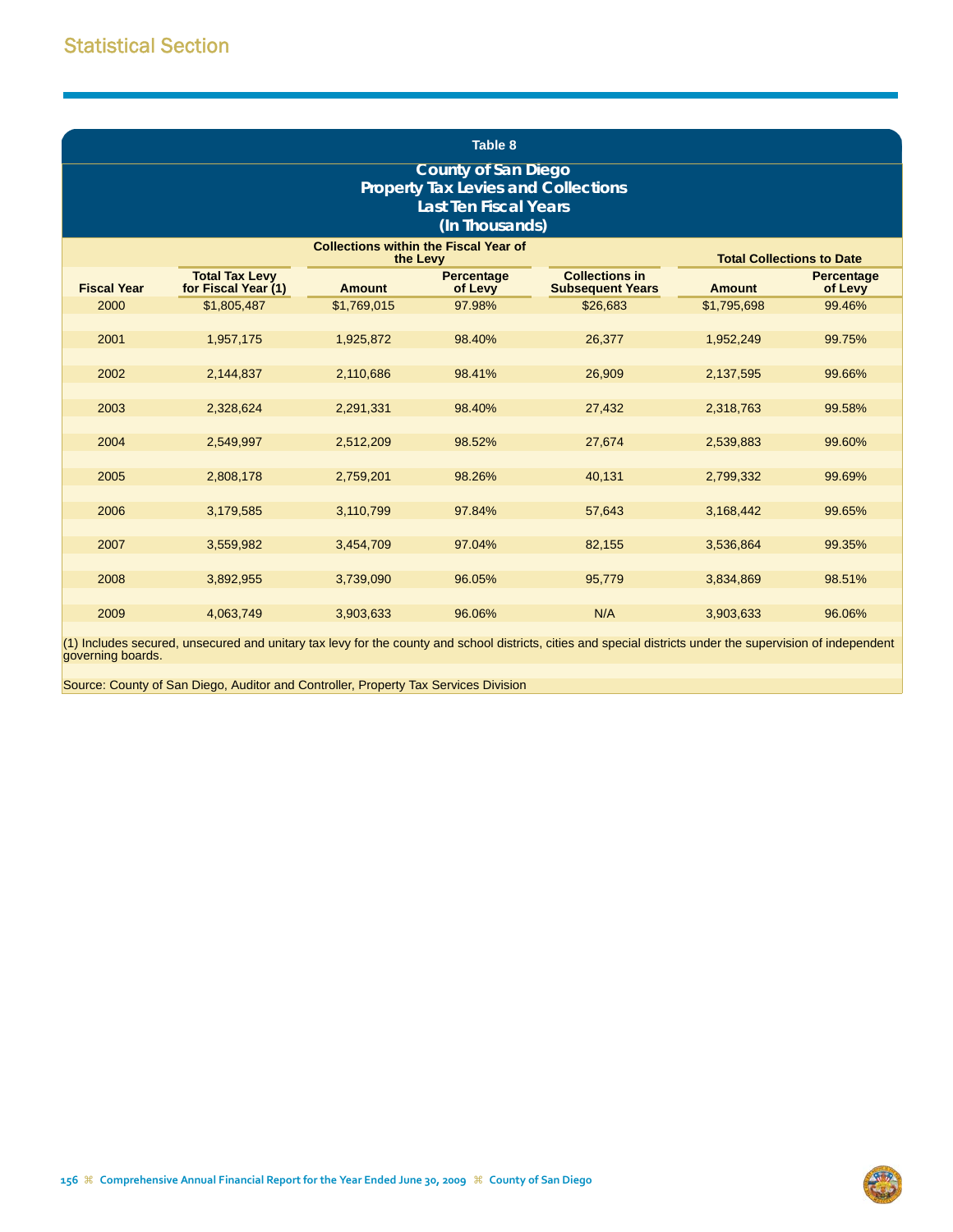|                                                                          | Table 9 |           |                                           |                    |           |           |  |  |  |  |  |
|--------------------------------------------------------------------------|---------|-----------|-------------------------------------------|--------------------|-----------|-----------|--|--|--|--|--|
|                                                                          |         |           | <b>County of San Diego</b>                |                    |           |           |  |  |  |  |  |
|                                                                          |         |           | <b>Ratios of Outstanding Debt by Type</b> |                    |           |           |  |  |  |  |  |
|                                                                          |         |           | <b>Last Ten Fiscal Years</b>              |                    |           |           |  |  |  |  |  |
|                                                                          |         |           | (In Thousands, Except Per Capita Amount)  |                    |           |           |  |  |  |  |  |
|                                                                          |         |           |                                           | <b>Fiscal Year</b> |           |           |  |  |  |  |  |
|                                                                          |         | 2000      | 2001                                      | 2002               | 2003      | 2004      |  |  |  |  |  |
| <b>Governmental Activities:</b>                                          |         |           |                                           |                    |           |           |  |  |  |  |  |
| <b>Certificates of Participation &amp; Lease</b>                         |         |           |                                           |                    |           |           |  |  |  |  |  |
| <b>Revenue Bonds</b>                                                     | \$      | 515,980   | 466,450                                   | 433,790            | 395,285   | 344,365   |  |  |  |  |  |
| <b>Redevelopment Agency</b>                                              |         | 4,870     | 4,770                                     | 4,655              | 4,530     | 4,400     |  |  |  |  |  |
| <b>Tobacco</b>                                                           |         |           |                                           | 403,868            | 449,235   | 440,305   |  |  |  |  |  |
| <b>Pension Obligation Bonds</b>                                          |         | 347,305   | 317.345                                   | 282,900            | 824,395   | 1,268,878 |  |  |  |  |  |
| Capital and retrofit loans                                               |         | 1,120     | 4,490                                     | 4,277              | 7,088     | 5,750     |  |  |  |  |  |
| <b>Capitalized Leases</b>                                                |         | 81,834    | 76,525                                    | 46,604             | 40,860    | 37,346    |  |  |  |  |  |
| <b>Business-Type Activities:</b>                                         |         |           |                                           |                    |           |           |  |  |  |  |  |
| <b>Capital Loans</b>                                                     |         |           |                                           |                    |           | 2,998     |  |  |  |  |  |
| <b>Sanitation Loans</b>                                                  |         | 401       | 225                                       | 200                | 195       | 195       |  |  |  |  |  |
| <b>Capitalized Leases</b>                                                |         | 10,286    | 6,486                                     |                    |           |           |  |  |  |  |  |
| <b>Total Primary Government</b>                                          | \$      | 961,796   | 876,291                                   | 1,176,294          | 1,721,588 | 2,104,237 |  |  |  |  |  |
|                                                                          |         |           |                                           |                    |           |           |  |  |  |  |  |
| Percentage of Personal Income (1)                                        |         | 1.04%     | 0.90%                                     | 1.17%              | 1.65%     | 1.86%     |  |  |  |  |  |
| Per Capita (1)                                                           | \$      | 340       | 306                                       | 405                | 589       | 717       |  |  |  |  |  |
|                                                                          |         |           |                                           |                    |           |           |  |  |  |  |  |
|                                                                          |         |           |                                           |                    |           |           |  |  |  |  |  |
|                                                                          |         |           |                                           |                    |           |           |  |  |  |  |  |
|                                                                          |         |           |                                           | <b>Fiscal Year</b> |           |           |  |  |  |  |  |
|                                                                          |         | 2005      | 2006                                      | 2007               | 2008      | 2009      |  |  |  |  |  |
| <b>Governmental Activities:</b>                                          |         |           |                                           |                    |           |           |  |  |  |  |  |
| <b>Certificates of Participation &amp; Lease</b><br><b>Revenue Bonds</b> | \$      | 393,395   | 356,690                                   | 364,355            | 330,055   | 469,970   |  |  |  |  |  |
| <b>Redevelopment Agency</b>                                              |         | 4,260     | 16,000                                    | 15,640             | 15,320    | 14,985    |  |  |  |  |  |
| <b>Tobacco</b>                                                           |         | 430,350   | 583,904                                   | 584,137            | 580,820   | 574,610   |  |  |  |  |  |
| <b>Pension Obligation Bonds</b>                                          |         | 1,252,243 | 1,238,405                                 | 1,206,887          | 1,068,200 | 1,005,955 |  |  |  |  |  |
| Capital and retrofit loans                                               |         | 7,316     | 8,098                                     | 7,920              | 7,043     | 7,043     |  |  |  |  |  |
| <b>Capitalized Leases</b>                                                |         | 34,625    | 31,894                                    | 29,623             | 27,590    |           |  |  |  |  |  |
| <b>Business-Type Activities:</b>                                         |         |           |                                           |                    |           |           |  |  |  |  |  |
| <b>Capital Loans</b>                                                     |         | 2,926     | 2,745                                     | 2,551              | 2,255     | 2,038     |  |  |  |  |  |
| <b>Total Primary Government</b>                                          | \$      | 2,125,115 | 2,237,736                                 | 2,211,113          | 2,031,283 | 2,074,601 |  |  |  |  |  |

Percentage of Personal Income (1) 1.79% 1.77% 1.67% 1.41% 1.54% Per Capita (1) \$ 722 759 743 646 654

(1) See table 13 Demographic and Economic Statistics

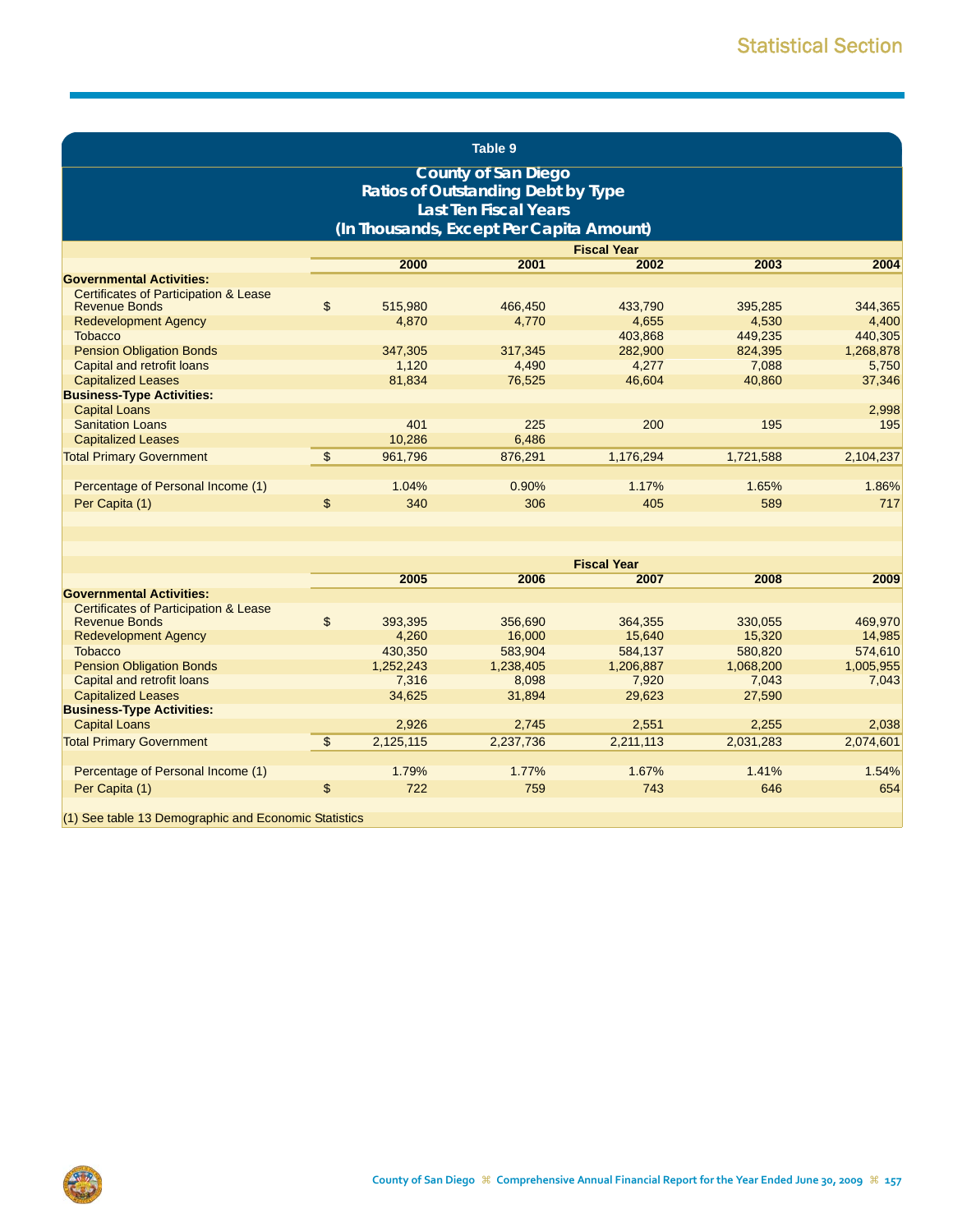|                                                       |                                                                                             |                                                                                      |                                                                        |                                                     | Table 10                                                                       |                                                         |                                        |                                                                       |                          |
|-------------------------------------------------------|---------------------------------------------------------------------------------------------|--------------------------------------------------------------------------------------|------------------------------------------------------------------------|-----------------------------------------------------|--------------------------------------------------------------------------------|---------------------------------------------------------|----------------------------------------|-----------------------------------------------------------------------|--------------------------|
|                                                       |                                                                                             |                                                                                      |                                                                        |                                                     | <b>County of San Diego</b><br><b>Ratios of General Bonded Debt Outstanding</b> |                                                         |                                        |                                                                       |                          |
|                                                       |                                                                                             |                                                                                      |                                                                        |                                                     | <b>Last Ten Fiscal Years</b>                                                   |                                                         |                                        |                                                                       |                          |
|                                                       |                                                                                             |                                                                                      |                                                                        |                                                     | (In Thousands, Except Per Capita Amount)                                       |                                                         |                                        |                                                                       |                          |
| <b>Fiscal Year</b>                                    | <b>Certificates of</b><br><b>Participation</b><br>& Lease<br><b>Revenue</b><br><b>Bonds</b> | Less:<br><b>Amounts</b><br><b>Available in</b><br><b>Debt Service</b><br><b>Fund</b> | <b>Net</b><br><b>Certificates</b><br><b>of</b><br><b>Participation</b> | <b>Pension</b><br><b>Obligation</b><br><b>Bonds</b> | Less:<br><b>Amounts</b><br>Available in<br><b>Debt Service</b><br><b>Fund</b>  | <b>Net Pension</b><br><b>Obligation</b><br><b>Bonds</b> | <b>Total Net</b><br><b>Bonded Debt</b> | Percentage of<br>Actual<br><b>Taxable Value</b><br>of Property<br>(1) | <b>Per Capita</b><br>(2) |
| 2000                                                  | \$<br>515,980                                                                               | \$<br>31,265                                                                         | \$<br>484,715                                                          | 347,305<br>\$                                       | $\mathfrak{L}$<br>112                                                          | $\mathfrak{S}$<br>347,193                               | $\mathfrak{L}$<br>831,908              | 0.46%                                                                 | \$<br>290                |
| 2001                                                  | 466,450                                                                                     | 37,002                                                                               | 429,448                                                                | 317,345                                             | 143                                                                            | 317,202                                                 | 746,650                                | 0.38%                                                                 | 257                      |
| 2002                                                  | 433,790                                                                                     | 26,162                                                                               | 407,628                                                                | 282,900                                             | 220                                                                            | 282,680                                                 | 690,308                                | 0.32%                                                                 | 236                      |
|                                                       |                                                                                             |                                                                                      |                                                                        |                                                     |                                                                                |                                                         |                                        |                                                                       |                          |
| 2003                                                  | 395,285                                                                                     | 25,957                                                                               | 369,328                                                                | 824,395                                             | 2,369                                                                          | 822,026                                                 | 1,191,354                              | 0.51%                                                                 | 406                      |
| 2004                                                  | 344,365                                                                                     | 21,798                                                                               | 322,567                                                                | 1,268,878                                           | 14,966                                                                         | 1,253,912                                               | 1,576,479                              | 0.62%                                                                 | 536                      |
|                                                       |                                                                                             |                                                                                      |                                                                        |                                                     |                                                                                |                                                         |                                        |                                                                       |                          |
| 2005                                                  | 393,395                                                                                     | 29,085                                                                               | 364,310                                                                | 1,252,243                                           | 66,550                                                                         | 1,185,693                                               | 1,550,003                              | 0.55%                                                                 | 526                      |
| 2006                                                  | 356,690                                                                                     | 29,380                                                                               | 327,310                                                                | 1,238,405                                           | 50,822                                                                         | 1,187,583                                               | 1,514,893                              | 0.48%                                                                 | 509                      |
| 2007                                                  | 364,355                                                                                     | 35,238                                                                               | 329,117                                                                | 1,206,887                                           | 27,328                                                                         | 1,179,559                                               | 1,508,676                              | 0.42%                                                                 | 507                      |
| 2008                                                  | 330,055                                                                                     | 26,474                                                                               | 303,581                                                                | 1,068,200                                           | 15,248                                                                         | 1,052,952                                               | 1,356,533                              | 0.35%                                                                 | 431                      |
| 2009                                                  | 469,970                                                                                     | 50,513                                                                               | 419,457                                                                | 1,005,955                                           | 15,741                                                                         | 990,214                                                 | 1,409,671                              | 0.35%                                                                 | 444                      |
| $(4)$ $\Omega_{\text{max}}$ $\mathbf{T}_{\text{max}}$ |                                                                                             | at Martin and Charles Card Talents F                                                 |                                                                        |                                                     |                                                                                |                                                         |                                        |                                                                       |                          |

(1) See Total Assessed Value on Statistical Table 5 (2) See population data on Statistical Table 13

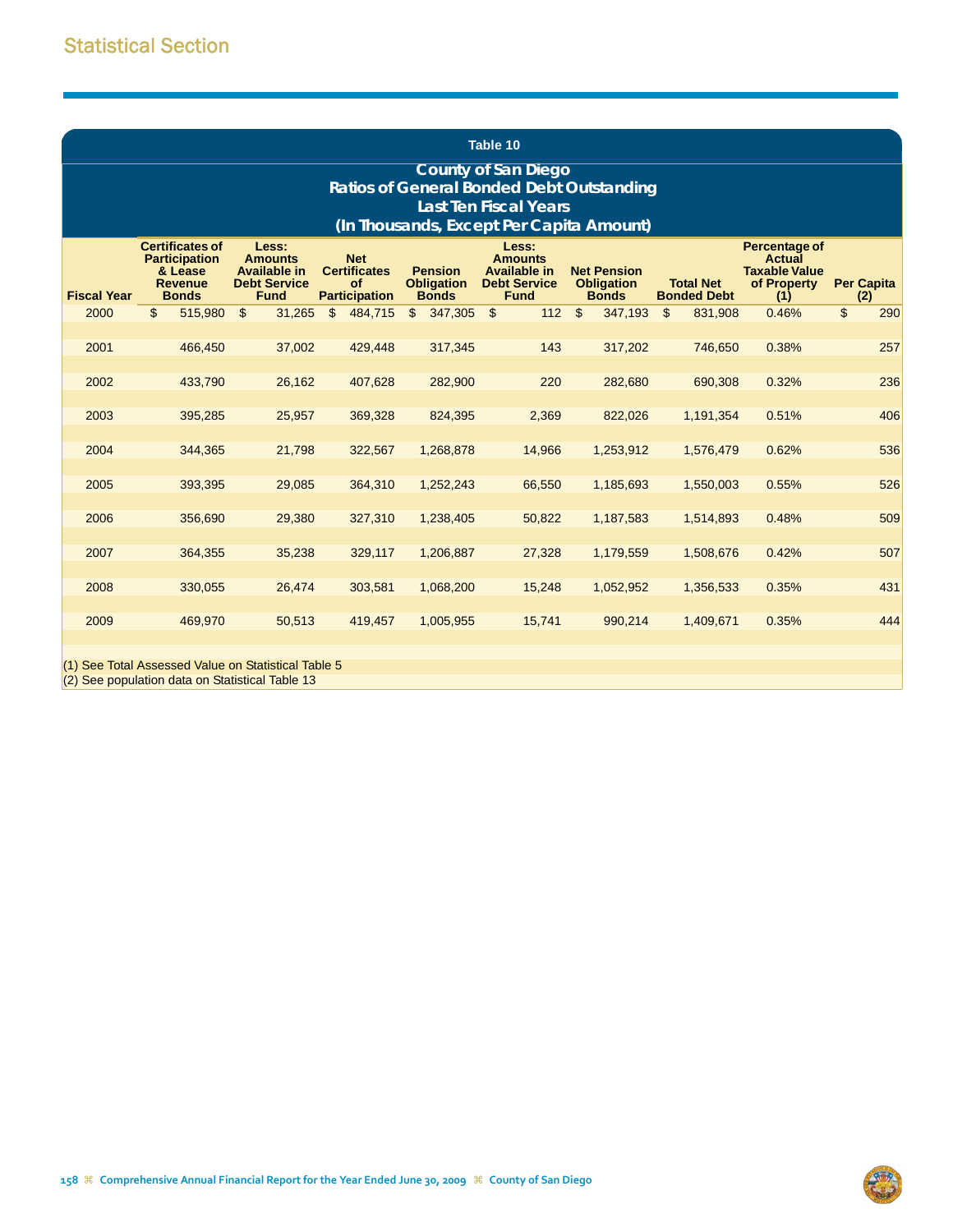|                                                                                                       |                         | Table 11                                                      |                                                           |                          |                                  |  |  |  |  |  |
|-------------------------------------------------------------------------------------------------------|-------------------------|---------------------------------------------------------------|-----------------------------------------------------------|--------------------------|----------------------------------|--|--|--|--|--|
|                                                                                                       |                         | <b>County of San Diego</b>                                    |                                                           |                          |                                  |  |  |  |  |  |
|                                                                                                       |                         | Legal Debt Margin Information<br><b>Last Ten Fiscal Years</b> |                                                           |                          |                                  |  |  |  |  |  |
| (In Thousands)                                                                                        |                         |                                                               |                                                           |                          |                                  |  |  |  |  |  |
| <b>Fiscal Year</b>                                                                                    |                         | <b>Debt Limit</b>                                             | <b>Total Net Debt</b><br><b>Applicable to</b><br>Limit(1) | <b>Legal Debt Margin</b> | Legal Debt Margin/<br>Debt Limit |  |  |  |  |  |
| 2000                                                                                                  | $\mathfrak{s}$          | 2,256,859                                                     |                                                           | \$<br>2,256,859          | 100%                             |  |  |  |  |  |
| 2001                                                                                                  |                         | 2,446,469                                                     |                                                           | 2,446,469                | 100%                             |  |  |  |  |  |
| 2002                                                                                                  |                         | 2,681,046                                                     |                                                           | 2,681,046                | 100%                             |  |  |  |  |  |
| 2003                                                                                                  |                         | 2,910,780                                                     |                                                           | 2,910,780                | 100%                             |  |  |  |  |  |
| 2004                                                                                                  |                         | 3,187,496                                                     |                                                           | 3,187,496                | 100%                             |  |  |  |  |  |
| 2005                                                                                                  |                         | 3,510,222                                                     |                                                           | 3,510,222                | 100%                             |  |  |  |  |  |
| 2006                                                                                                  |                         | 3,974,481                                                     |                                                           | 3,974,481                | 100%                             |  |  |  |  |  |
| 2007                                                                                                  |                         | 4,449,977                                                     |                                                           | 4,449,977                | 100%                             |  |  |  |  |  |
| 2008                                                                                                  |                         | 4,866,194                                                     |                                                           | 4,866,194                | 100%                             |  |  |  |  |  |
| 2009                                                                                                  |                         | 5,079,687                                                     |                                                           | 5,079,687                | 100%                             |  |  |  |  |  |
| Legal Debt Margin Calculation for Fiscal Year 2008-2009                                               |                         |                                                               |                                                           |                          |                                  |  |  |  |  |  |
| Assessed value                                                                                        | $\sqrt[6]{\frac{1}{2}}$ | 406,374,946                                                   |                                                           |                          |                                  |  |  |  |  |  |
| Debt limit (1.25% of total assessed value) (2)<br>Debt applicable to limit:                           |                         | 5,079,687                                                     |                                                           |                          |                                  |  |  |  |  |  |
| <b>General obligation bonds</b><br>Less: Amount set aside for repayment of general obligation<br>debt |                         |                                                               |                                                           |                          |                                  |  |  |  |  |  |
| Total net debt applicable to limit                                                                    |                         |                                                               |                                                           |                          |                                  |  |  |  |  |  |
| Legal debt margin                                                                                     | \$                      | 5,079,687                                                     |                                                           |                          |                                  |  |  |  |  |  |

(1) For the fiscal years presented, the County had no debt that qualified as indebtedness subject to the bonded debt limit under the California Constitution.

(2) Under California State law, the total amount of bonded indebtedness shall not at any time exceed 1.25% of the taxable property of the County as shown by the last equalized assessment roll.

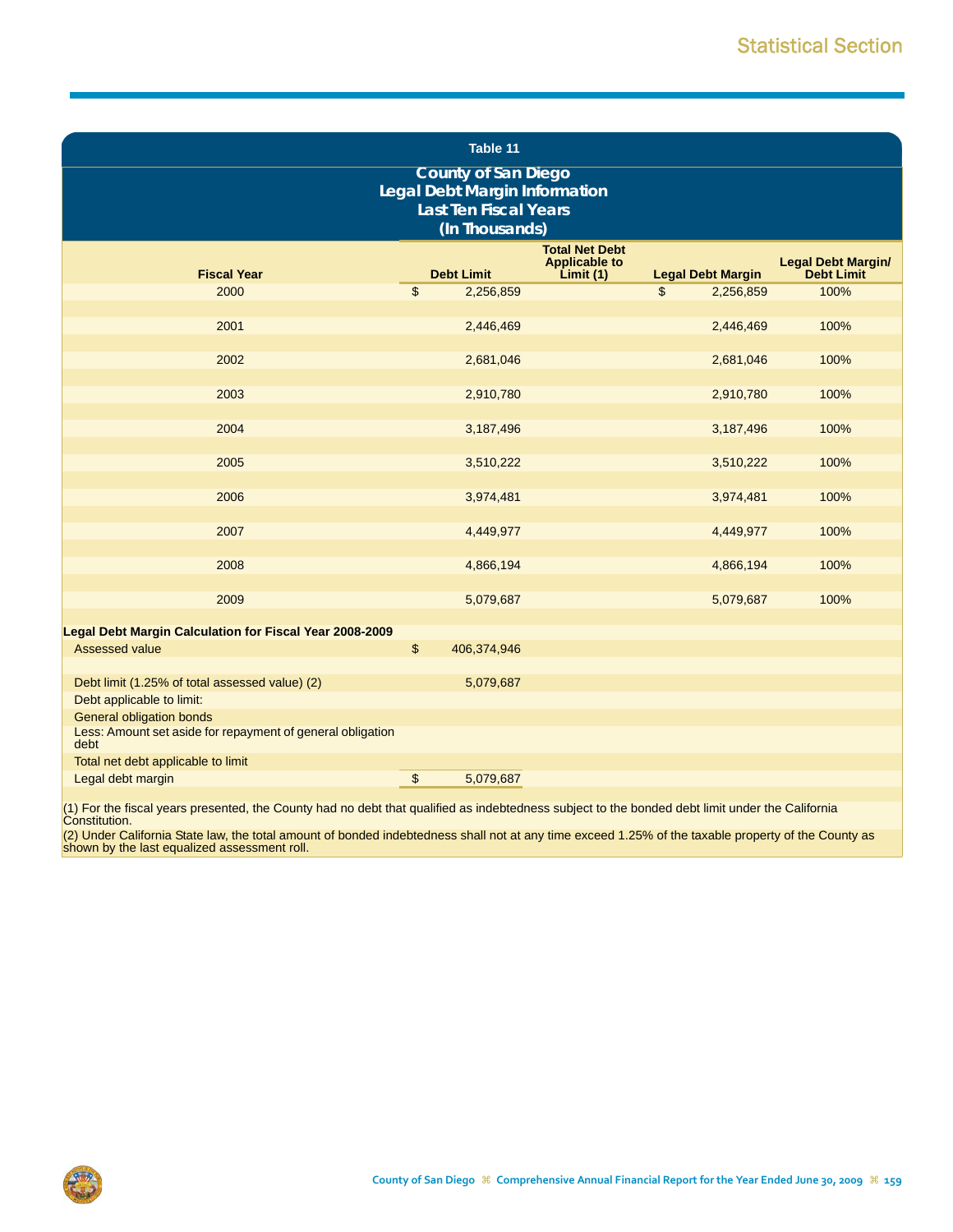|                            | Table 12                 |                                                        |  |                                                  |  |                                                  |  |                      |  |                 |          |
|----------------------------|--------------------------|--------------------------------------------------------|--|--------------------------------------------------|--|--------------------------------------------------|--|----------------------|--|-----------------|----------|
| <b>County of San Diego</b> |                          |                                                        |  |                                                  |  |                                                  |  |                      |  |                 |          |
|                            | Pledged-Revenue Coverage |                                                        |  |                                                  |  |                                                  |  |                      |  |                 |          |
|                            |                          |                                                        |  |                                                  |  | <b>Last Ten Fiscal Years</b>                     |  |                      |  |                 |          |
|                            |                          |                                                        |  |                                                  |  | (In Thousands)                                   |  |                      |  |                 |          |
|                            |                          |                                                        |  |                                                  |  | <b>Tobacco Settlement Asset-Backed Bonds (1)</b> |  |                      |  |                 |          |
| <b>Fiscal Year</b>         |                          | <b>Tobacco</b><br><b>Settlement</b><br><b>Revenues</b> |  | Less:<br><b>Operating</b><br><b>Expenses (3)</b> |  | <b>Net Available</b><br><b>Revenue</b>           |  | <b>Principal (2)</b> |  | <b>Interest</b> | Coverage |
| 2002                       | \$                       | $26,205$ \$                                            |  | 50 <sup>5</sup>                                  |  | $26,155$ \$                                      |  | $8,045$ \$           |  | 18,160          | 1.00     |
|                            |                          |                                                        |  |                                                  |  |                                                  |  |                      |  |                 |          |
| 2003                       |                          | 35,444                                                 |  | 113                                              |  | 35,331                                           |  | 9,560                |  | 25,351          | 1.01     |
|                            |                          |                                                        |  | 131                                              |  |                                                  |  |                      |  |                 |          |
| 2004                       |                          | 29,961                                                 |  |                                                  |  | 29,830                                           |  | 8,930                |  | 24,830          | 0.88     |
| 2005                       |                          | 30,415                                                 |  | 172                                              |  | 30,243                                           |  | 9,955                |  | 24,446          | 0.88     |
|                            |                          |                                                        |  |                                                  |  |                                                  |  |                      |  |                 |          |
| 2006                       |                          | 27,915                                                 |  | 173                                              |  | 27,742                                           |  | 1,550                |  | 11,975          | 2.05     |
|                            |                          |                                                        |  |                                                  |  |                                                  |  |                      |  |                 |          |
| 2007                       |                          | 29,219                                                 |  | 164                                              |  | 29,055                                           |  | 3,100                |  | 26,820          | 0.97     |
|                            |                          |                                                        |  |                                                  |  |                                                  |  |                      |  |                 |          |
| 2008                       |                          | 31,106                                                 |  | 146                                              |  | 30,960                                           |  | 6,865                |  | 26,599          | 0.93     |
|                            |                          |                                                        |  |                                                  |  |                                                  |  |                      |  |                 |          |
| 2009                       |                          | 34,181                                                 |  | 156                                              |  | 34,025                                           |  | 10,000               |  | 26,273          | 0.94     |

|                    | Redevelopment Agency Refunding Bonds (Gillespie Field Series Bonds) |                                           |                                        |                               |                 |          |  |  |  |  |
|--------------------|---------------------------------------------------------------------|-------------------------------------------|----------------------------------------|-------------------------------|-----------------|----------|--|--|--|--|
| <b>Fiscal Year</b> | <b>Property Tax</b><br><b>Incremental</b><br><b>Revenues</b>        | Less:<br><b>Operating</b><br>Expenses (3) | <b>Net Available</b><br><b>Revenue</b> | <b>Principal</b>              | <b>Interest</b> | Coverage |  |  |  |  |
| 2000               | $\frac{1}{2}$<br>1,285                                              | $\sqrt[6]{3}$<br>$1,187$ \$               | 98                                     | $\sqrt[6]{3}$<br>$90\quad$ \$ | 316             | 0.24     |  |  |  |  |
| 2001               | 1,696                                                               | 1,072                                     | 624                                    | 100                           | 311             | 1.52     |  |  |  |  |
| 2002               | 2,129                                                               | 668                                       | 1,461                                  | 115                           | 305             | 3.48     |  |  |  |  |
|                    |                                                                     |                                           |                                        |                               |                 |          |  |  |  |  |
| 2003               | 2,237                                                               | 958                                       | 1,279                                  | 125                           | 299             | 3.02     |  |  |  |  |
| 2004               | 3,133                                                               | 2,129                                     | 1,004                                  | 130                           | 292             | 2.38     |  |  |  |  |
| 2005               | 2,135                                                               | 1,262                                     | 873                                    | 140                           | 284             | 2.06     |  |  |  |  |
| 2006               | 2,089                                                               | 5,485                                     | (3,396)                                | 150                           | 513             | (5.12)   |  |  |  |  |
| 2007               | 1,976                                                               | 791                                       | 1,185                                  | 360                           | 837             | 0.99     |  |  |  |  |
| 2008               | 2,181                                                               | 1,123                                     | 1,058                                  | 320                           | 825             | 0.92     |  |  |  |  |
| 2009               | 2,281                                                               | 1,105                                     | 1,176                                  | 335                           | 812             | 1.03     |  |  |  |  |

(1) Data for fiscal years 2002-2006 applies to the Series 2001 Tobacco Asset-Backed bonds that were issued in 2002. In May 2006, the Series 2001<br>Tobacco bonds were refunded and the Series 2006 Tobacco Asset-Backed bonds we

(2) Tobacco Principal Debt Service requirements includes Turbo Principal payments.

(3) Operating expenses do not include interest.

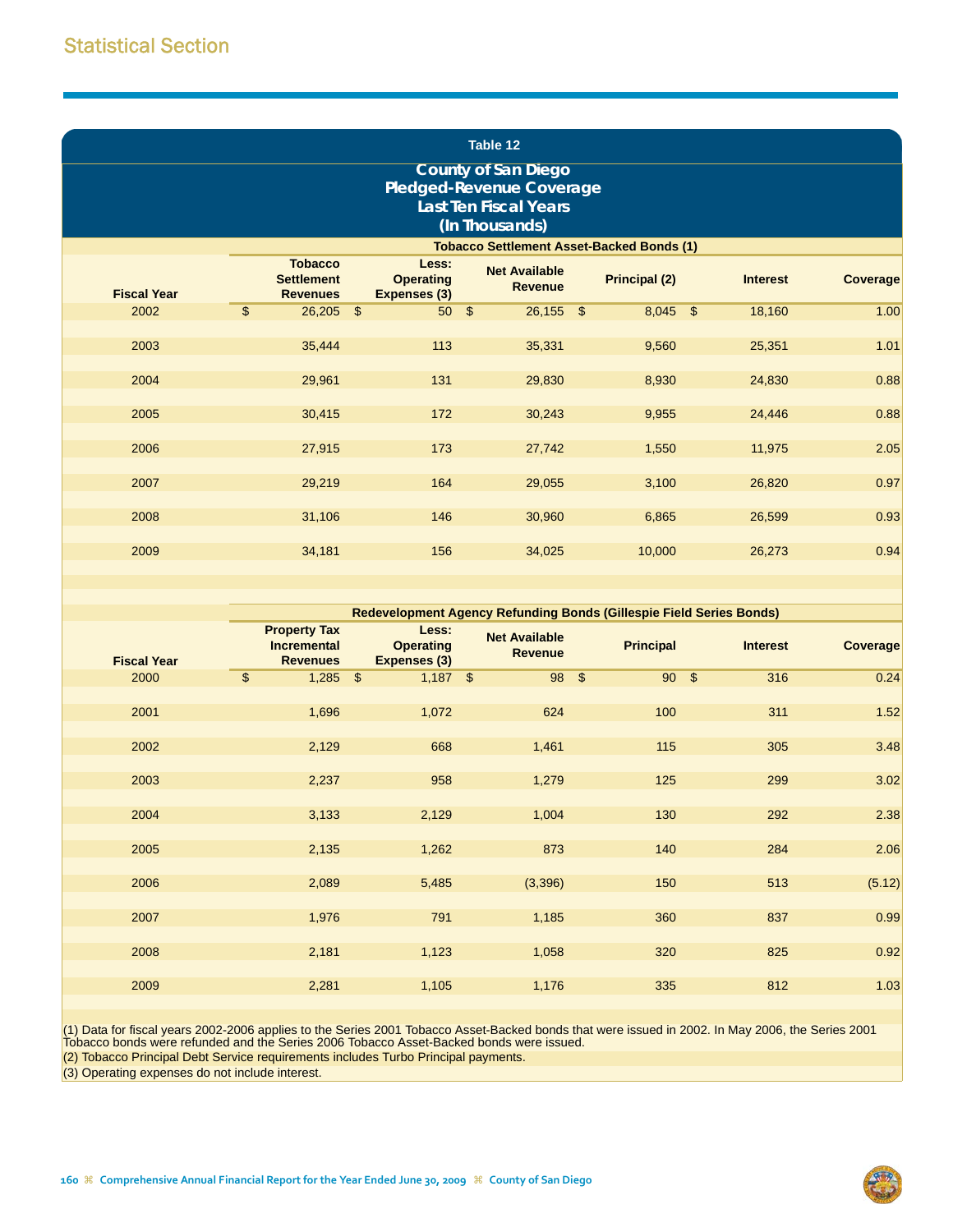| Table 13                                                                                          |                                                                                                                                                                                    |              |          |         |       |  |  |  |  |
|---------------------------------------------------------------------------------------------------|------------------------------------------------------------------------------------------------------------------------------------------------------------------------------------|--------------|----------|---------|-------|--|--|--|--|
| <b>County of San Diego</b><br><b>Demographic and Economic Statistics</b><br><b>Last Ten Years</b> |                                                                                                                                                                                    |              |          |         |       |  |  |  |  |
| Year                                                                                              | <b>Per Capita</b><br><b>Personal Income</b><br><b>Personal Income</b><br><b>School</b><br><b>Population (1)</b><br><b>Enrollment (4)</b><br>(in thousands) (2)<br>(in dollars) (3) |              |          |         |       |  |  |  |  |
| 2000                                                                                              | 2,824,933                                                                                                                                                                          | \$92,654,006 | \$32,799 | 480,017 | 4.3   |  |  |  |  |
| 2001                                                                                              | 2,864,593                                                                                                                                                                          | 97,009,480   | 33,865   | 488,377 | 4.3   |  |  |  |  |
| 2002                                                                                              | 2,901,719                                                                                                                                                                          | 100,655,726  | 34,688   | 494,588 | 5.3   |  |  |  |  |
| 2003                                                                                              | 2,921,810                                                                                                                                                                          | 104,630,453  | 35,810   | 499,750 | 5.7   |  |  |  |  |
| 2004                                                                                              | 2,933,929                                                                                                                                                                          | 113,062,259  | 38,536   | 499,356 | 5.1   |  |  |  |  |
| 2005                                                                                              | 2,941,658                                                                                                                                                                          | 118,793,000  | 40,383   | 498,186 | 4.5   |  |  |  |  |
|                                                                                                   |                                                                                                                                                                                    |              |          |         |       |  |  |  |  |
| 2006                                                                                              | 2,948,362                                                                                                                                                                          | 126,194,000  | 42,801   | 495,228 | 4.2   |  |  |  |  |
| 2007                                                                                              | 2,974,861                                                                                                                                                                          | 133,369,000  | 44,832   | 496,699 | 4.6   |  |  |  |  |
| 2008                                                                                              | 3,146,274                                                                                                                                                                          | 143,873,000  | 45,728   | 494,016 | $\,6$ |  |  |  |  |
|                                                                                                   |                                                                                                                                                                                    |              |          |         |       |  |  |  |  |
| 2009                                                                                              | 3,173,407                                                                                                                                                                          | 134,696,000  | 42,445   | 496,702 | 10.2  |  |  |  |  |
| Sources:<br>Primary<br>(1) DOF - The California Department of Finance                             |                                                                                                                                                                                    |              |          |         |       |  |  |  |  |

(2) LAEDC- Los Angeles County Economic Development Corporation, the Kyser Center for Economic Research

(3) LAEDC- Los Angeles County Economic Development Corporation, the Kyser Center for Economic Research

(4) California Department of Education & Education Data Partnership

(5) U.S. Department of Labor, Bureau of Labor Statistics

**Secondary** 

(1) BEA - Bureau of Economic Analysis, U.S. Department of Commerce

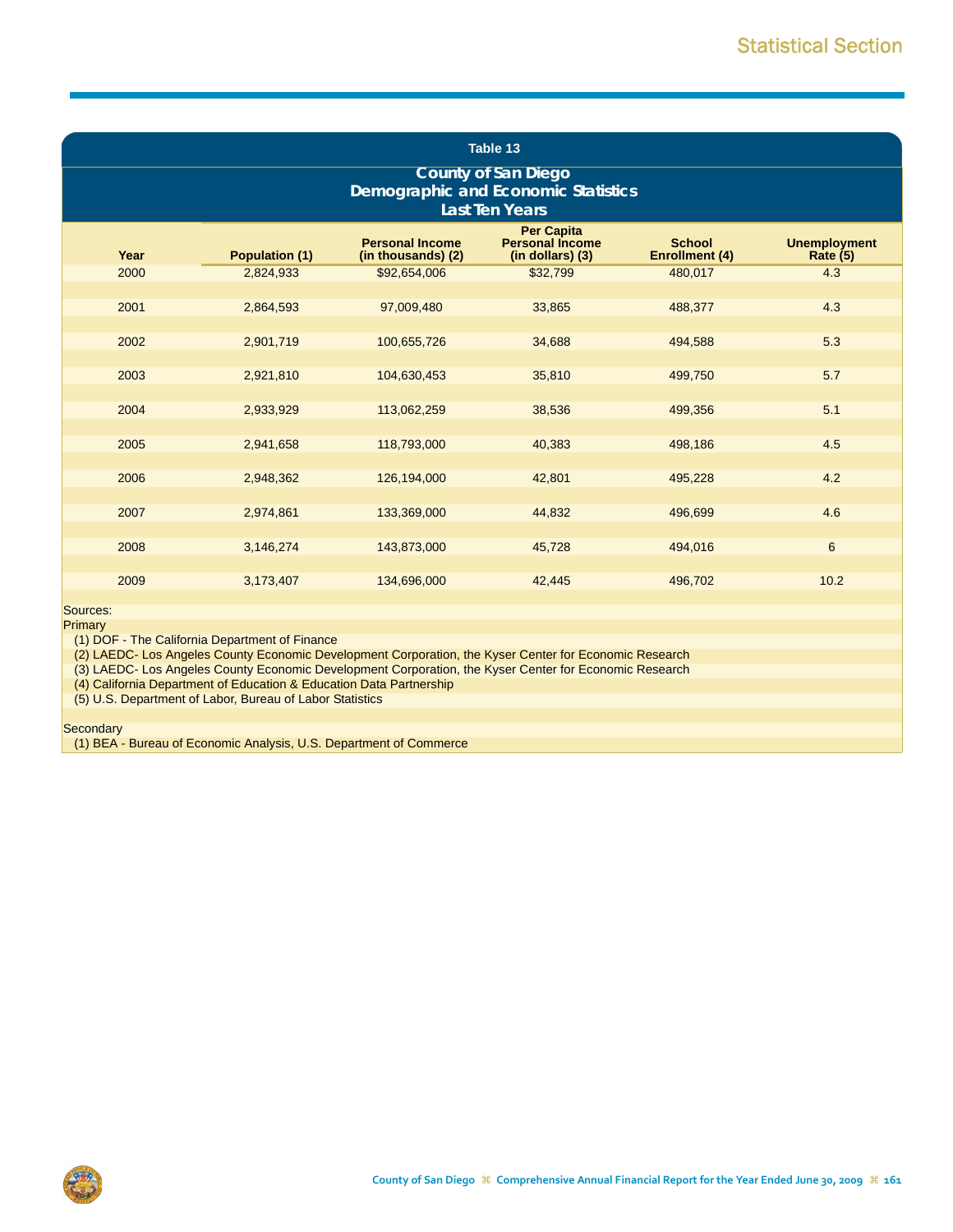| Table 14                                                                                           |                      |                |                                                               |                      |                |                                                               |  |  |  |  |
|----------------------------------------------------------------------------------------------------|----------------------|----------------|---------------------------------------------------------------|----------------------|----------------|---------------------------------------------------------------|--|--|--|--|
| <b>County of San Diego</b><br><b>Principal Employers</b><br><b>Current Year and Nine Years Ago</b> |                      |                |                                                               |                      |                |                                                               |  |  |  |  |
|                                                                                                    |                      | 2009           |                                                               |                      | 2000           |                                                               |  |  |  |  |
| <b>Employer</b>                                                                                    | <b>Employees (1)</b> | <b>Rank</b>    | <b>Percentage of</b><br><b>Total County</b><br>Employment (2) | <b>Employees (1)</b> | <b>Rank</b>    | <b>Percentage of</b><br><b>Total County</b><br>Employment (3) |  |  |  |  |
| <b>Federal Government</b>                                                                          | 41,600               | $\mathbf 1$    | 2.94%                                                         | 43,000               | $\mathbf{1}$   | 3.27%                                                         |  |  |  |  |
| <b>State of California</b>                                                                         | 41,600               | $\overline{2}$ | 2.94%                                                         | 35,600               | $\overline{2}$ | 2.71%                                                         |  |  |  |  |
| University of California, San Diego                                                                | 29,337               | 3              | 2.07%                                                         | 20,653               | 3              | 1.57%                                                         |  |  |  |  |
| County of San Diego (4)                                                                            | 17,189               | $\overline{4}$ | 1.22%                                                         | 16,555               | $\overline{4}$ | 1.26%                                                         |  |  |  |  |
| San Diego Unified School District                                                                  | 14,555               | 5              | 1.03%                                                         | 12,784               | 5              | 0.97%                                                         |  |  |  |  |
| <b>Sharp HealthCare</b>                                                                            | 14,400               | 6              | 1.02%                                                         | 8,003                | $\overline{7}$ | 0.61%                                                         |  |  |  |  |
| <b>Scripps Health</b>                                                                              | 12,622               | $\overline{7}$ | 0.89%                                                         |                      |                |                                                               |  |  |  |  |
| City of San Diego                                                                                  | 11,087               | 8              | 0.78%                                                         | 11,500               | 6              | 0.88%                                                         |  |  |  |  |
| Qualcomm Inc.                                                                                      | 9,859                | 9              | 0.70%                                                         | 7,000                | 9              | 0.53%                                                         |  |  |  |  |
| <b>Kaiser Permanente</b>                                                                           | 7,618                | 10             | 0.54%                                                         | 6,600                | 10             | 0.50%                                                         |  |  |  |  |
| U.S. Postal Service, San Diego District                                                            |                      |                |                                                               | 7,124                | 8              | 0.54%                                                         |  |  |  |  |
| <b>Total</b><br>Sources:                                                                           | 199,867              |                | 14.13%                                                        | 168,819              |                | 12.84%                                                        |  |  |  |  |

Sources:

(1) San Diego Business Journal

(2) California Labor MarketInfo Percentage is calculated by dividing employees by total employment of 1,414,600 as of June 2009

(3) California Labor MarketInfo

Percentage is calculated by dividing employees by total employment of 1,315,100 as of June 2000

(4) County of San Diego 2009 and 2000 Adopted Operational Plans

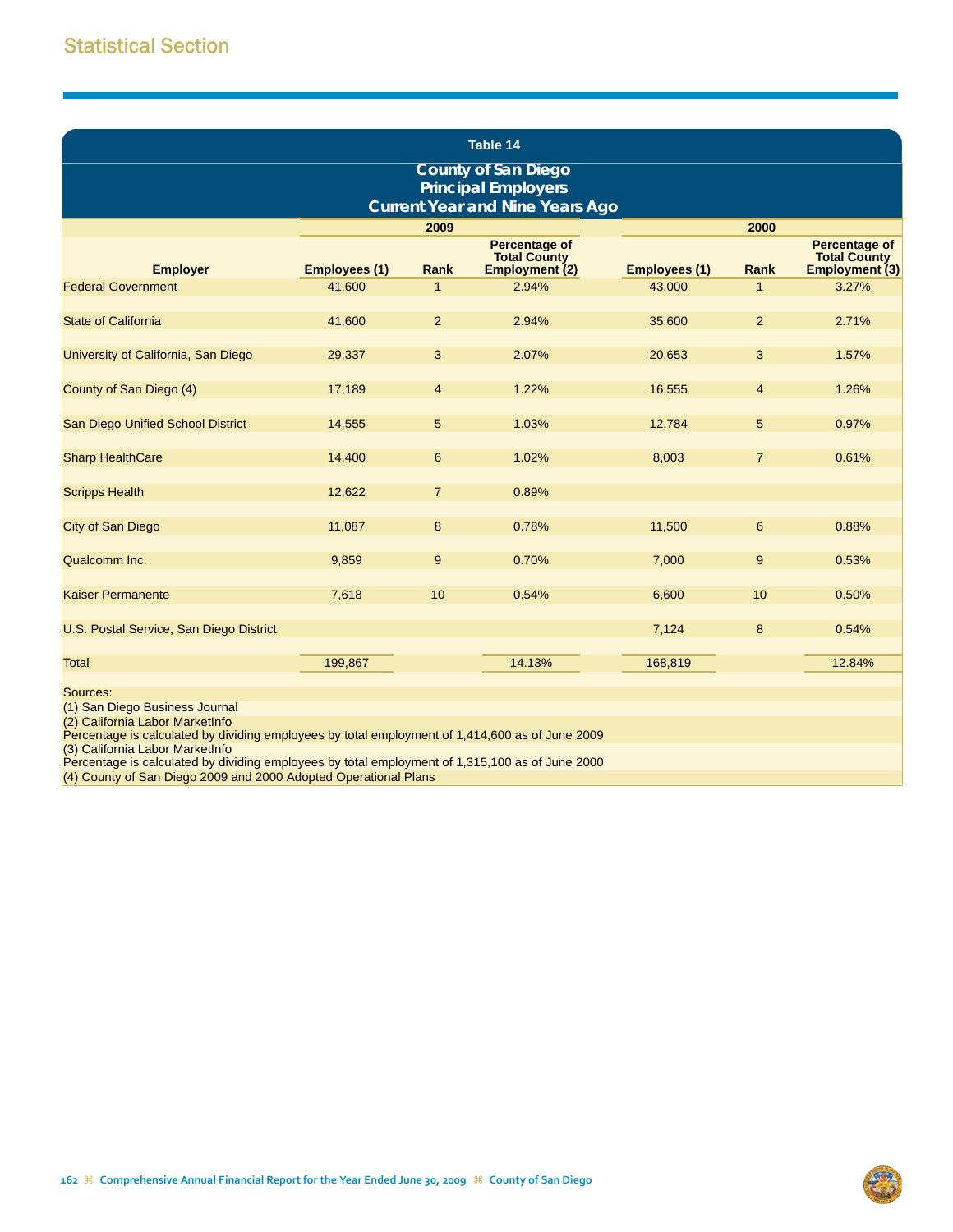| Table 15                                                                                                                 |        |        |                     |        |        |  |  |  |  |
|--------------------------------------------------------------------------------------------------------------------------|--------|--------|---------------------|--------|--------|--|--|--|--|
| <b>County of San Diego</b><br>Full-time Equivalent County Government Employees by Function<br>Last Nine Fiscal Years (1) |        |        |                     |        |        |  |  |  |  |
|                                                                                                                          |        |        | <b>Fiscal Years</b> |        |        |  |  |  |  |
| <b>Function</b>                                                                                                          | 2001   | 2002   | 2003                | 2004   | 2005   |  |  |  |  |
| General                                                                                                                  | 1,556  | 1,567  | 1,605               | 1,578  | 1,495  |  |  |  |  |
| <b>Public protection</b>                                                                                                 | 7,472  | 7,910  | 8,006               | 7,667  | 7,506  |  |  |  |  |
| Public ways and facilities                                                                                               | 356    | 373    | 380                 | 351    | 350    |  |  |  |  |
| <b>Health and sanitation</b>                                                                                             | 2,207  | 2,287  | 2,315               | 2,250  | 2,130  |  |  |  |  |
| <b>Public assistance</b>                                                                                                 | 3,879  | 4,141  | 4,027               | 3,737  | 3,567  |  |  |  |  |
| Education                                                                                                                | 239    | 278    | 281                 | 265    | 265    |  |  |  |  |
| <b>Recreation and cultural</b>                                                                                           | 122    | 143    | 145                 | 154    | 154    |  |  |  |  |
| <b>Total</b>                                                                                                             | 15,831 | 16,699 | 16,759              | 16,002 | 15,467 |  |  |  |  |
|                                                                                                                          |        |        |                     |        |        |  |  |  |  |
|                                                                                                                          |        |        | <b>Fiscal Years</b> |        |        |  |  |  |  |
| <b>Function</b>                                                                                                          | 2006   | 2007   | 2008                | 2009   |        |  |  |  |  |
| General                                                                                                                  | 1,486  | 1,505  | 1,538               | 1,515  |        |  |  |  |  |
| <b>Public protection</b>                                                                                                 | 7,673  | 7,804  | 8,027               | 7,879  |        |  |  |  |  |
| Public ways and facilities                                                                                               | 366    | 373    | 393                 | 405    |        |  |  |  |  |
| <b>Health and sanitation</b>                                                                                             | 2,127  | 2,188  | 2,242               | 2,222  |        |  |  |  |  |
| <b>Public assistance</b>                                                                                                 | 3,761  | 3,659  | 3,781               | 3,659  |        |  |  |  |  |
| <b>Education</b>                                                                                                         | 275    | 295    | 297                 | 312    |        |  |  |  |  |
| <b>Recreation and cultural</b>                                                                                           | 158    | 168    | 180                 | 176    |        |  |  |  |  |
| <b>Total</b>                                                                                                             | 15,846 | 15,992 | 16,458              | 16,168 |        |  |  |  |  |
| (1) 10 year trend data is unavailable, see explanatory information contained in introduction to Statistical Section      |        |        |                     |        |        |  |  |  |  |

Source: County of San Diego Auditor and Controller, Central Payroll Division

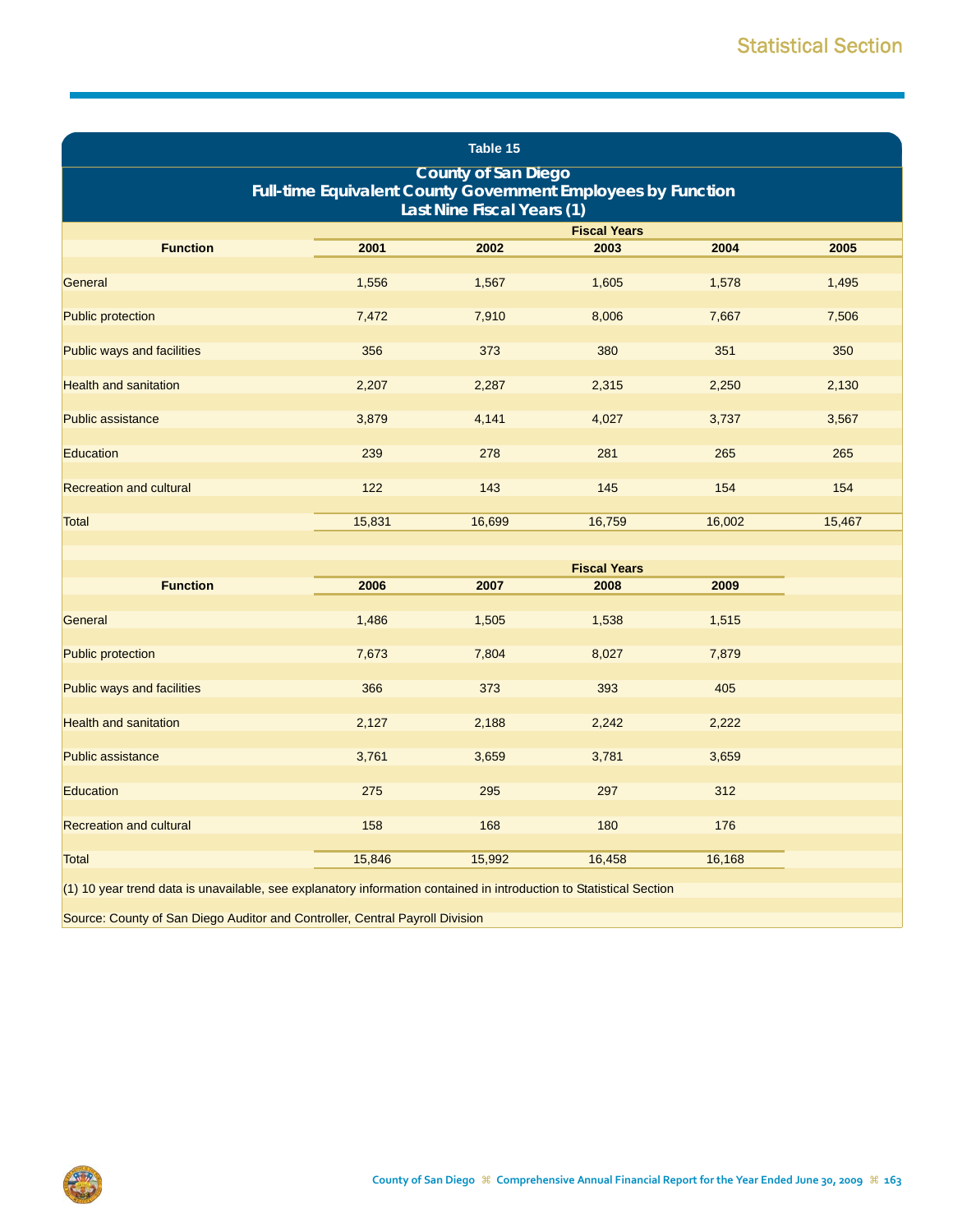| Table 16                                                                                                                               |                            |                                         |         |                    |         |         |  |  |
|----------------------------------------------------------------------------------------------------------------------------------------|----------------------------|-----------------------------------------|---------|--------------------|---------|---------|--|--|
|                                                                                                                                        | <b>County of San Diego</b> |                                         |         |                    |         |         |  |  |
|                                                                                                                                        |                            | <b>Operating Indicators by Function</b> |         |                    |         |         |  |  |
|                                                                                                                                        |                            | Last Six Fiscal Years (1)               |         |                    |         |         |  |  |
|                                                                                                                                        |                            |                                         |         | <b>Fiscal Year</b> |         |         |  |  |
| <b>Function</b>                                                                                                                        | 2004                       | 2005                                    | 2006    | 2007               | 2008    | 2009    |  |  |
| General<br>Registrar of Voters: Percent of total mail ballots tallied by the                                                           |                            |                                         |         |                    |         |         |  |  |
| <b>Monday after Election Day</b><br>Assessor/Recorder/County Clerk: Percent of mandated                                                | (2)                        | 74.00%                                  | 96.10%  | 94.50%             | 99.80%  | 94.00%  |  |  |
| assessments completed by close of annual tax roll                                                                                      | (2)                        | (2)                                     | 100.00% | 100.00%            | 100.00% | 100.00% |  |  |
| Treasurer-Tax Collector: Secured taxes collected (% of total)                                                                          | (2)                        | 99.00%                                  | 98.00%  | 97.20%             | 96.00%  | 96.30%  |  |  |
|                                                                                                                                        |                            |                                         |         |                    |         |         |  |  |
| <b>Public protection</b><br>Child support services: Percent of current support collected<br>(federal performance measure #3)           | 41.00%                     | 42.10%                                  | 49.00%  | 50.00%             | 51.00%  | 50.00%  |  |  |
| <b>Sheriff: Deputy Initiated Actions (DIA)</b>                                                                                         | (2)                        | 221,732                                 | 215,346 | 243,118            | 263,626 | 270,666 |  |  |
| Sheriff: Number of jail bookings                                                                                                       | 139,019                    | 145,180                                 | 144,727 | 146,566            | 142,357 | 144,756 |  |  |
| Sheriff: Daily average - number of inmates                                                                                             | 5,009                      | 5,102                                   | 5,184   | 5,118              | 5,209   | 5,141   |  |  |
| District Attorney: Felony defendants received                                                                                          | 30,108                     | 31,150                                  | 31,182  | 30,357             | 27,849  | 28,150  |  |  |
| District attorney: Misdemeanor defendants received                                                                                     | 27,575                     | 25,443                                  | 28,068  | 28,081             | 28,458  | 29,512  |  |  |
| Planning and land use: Percent of building inspections<br>completed next day                                                           | 100.00%                    | 100.00%                                 | 100.00% | 100.00%            | 100.00% | 100.00% |  |  |
| Animal services: Percentage euthanized animals that were<br>treatable                                                                  | (2)                        | 12.90%                                  | 12.90%  | 13.80%             | 15.80%  | 15.90%  |  |  |
|                                                                                                                                        |                            |                                         |         |                    |         |         |  |  |
| Public ways and facilities                                                                                                             |                            |                                         |         |                    |         |         |  |  |
| Public works: Protect water quality through DPW roads/drainage                                                                         |                            |                                         |         |                    |         |         |  |  |
| waste debris removal (cubic yards removed)                                                                                             | (2)                        | 42,000                                  | 51,287  | 28,700             | 29,580  | 27,000  |  |  |
|                                                                                                                                        |                            |                                         |         |                    |         |         |  |  |
| <b>Health and sanitation</b>                                                                                                           |                            |                                         |         |                    |         |         |  |  |
| Regional Operations: Children age 24 months served by<br>regional public health centers immunized when vaccine is due<br>and available | (2)                        | (2)                                     | (2)     | (2)                | 99.70%  | 99.00%  |  |  |
| Air pollution control district: Average number of days meeting<br>the federal ozone standards (3-year avg.)                            | (2)                        | 356                                     | 358     | 359                | 355     | 355     |  |  |
| Behavioral Health Services: Wait time for children's mental<br>health outpatient treatment                                             | 9 days                     | 5 days                                  | 4 days  | 4 days             | 4 days  | 7 days  |  |  |
|                                                                                                                                        |                            |                                         |         |                    |         |         |  |  |
| <b>Public assistance</b><br>Regional Operations: Welfare-to-Work participants and their                                                |                            |                                         |         |                    |         |         |  |  |
| families who secure stable employment, remaining off aid for six<br>continuous months                                                  | 88.00%                     | 88.00%                                  | 89.00%  | 85.00%             | 95.00%  | 89.00%  |  |  |
| Aging & Independence Services: Face-to-face adult protective<br>services investigations within 10 days                                 | 93.00%                     | 94.00%                                  | 96.00%  | 96.00%             | 95.00%  | 96.00%  |  |  |
| Child Welfare Services: Foster children in 12th grade who<br>achieve high school completion (diploma, certificate or equiv.)           | 74.00%                     | 76.00%                                  | 79.00%  | 83.00%             | 86.00%  | 87.00%  |  |  |
| Education                                                                                                                              |                            |                                         |         |                    |         |         |  |  |
| County library: Annual average circulation per Item                                                                                    | (2)                        | 2.51                                    | 2.57    | 3.08               | 3.10    | 5.44    |  |  |
|                                                                                                                                        |                            |                                         |         |                    |         |         |  |  |
| <b>Recreation and cultural</b>                                                                                                         |                            |                                         |         |                    |         |         |  |  |
| Parks and Recreation: Number of parkland acres owned and<br>managed                                                                    | 37,326                     | 40,000                                  | 40,600  | 41,100             | 41,500  | 45,043  |  |  |
| Parks and Recreation: Number of miles of trails managed in the                                                                         |                            |                                         |         |                    |         |         |  |  |
| county trails program                                                                                                                  | (2)                        | (2)                                     | 275     | 305                | 315     | 320     |  |  |
| (1) 10 year trend data is unavailable, see explanatory information contained in Introduction to Statistical Section                    |                            |                                         |         |                    |         |         |  |  |
| (2) Trend data not available                                                                                                           |                            |                                         |         |                    |         |         |  |  |
| Source: Various County departments                                                                                                     |                            |                                         |         |                    |         |         |  |  |